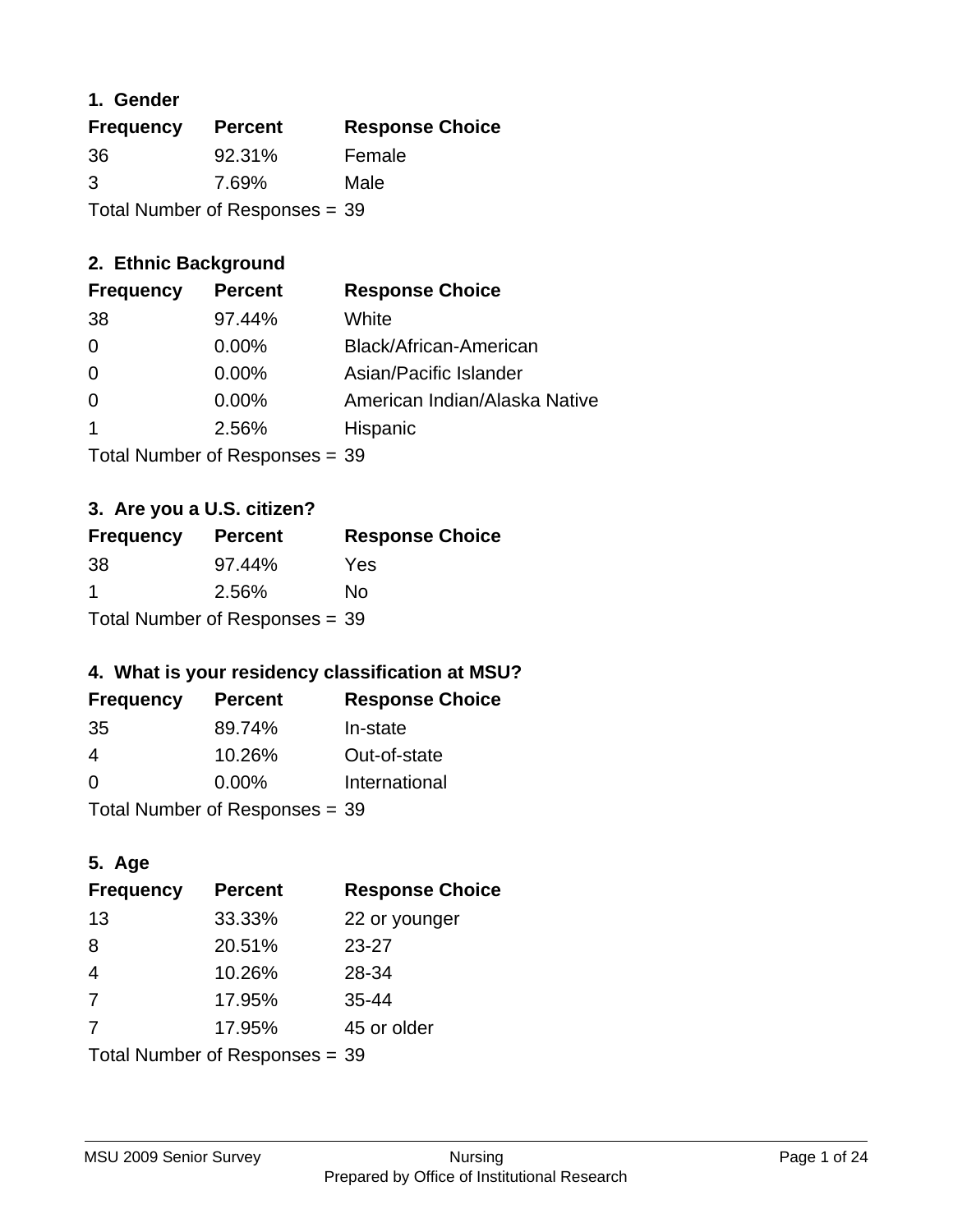#### **6. Has either of your parents received a bachelor's degree?**

| <b>Frequency</b> | <b>Percent</b>                   | <b>Response Choice</b> |
|------------------|----------------------------------|------------------------|
| 18               | 46.15%                           | Yes                    |
| 21               | 53.85%                           | Nο                     |
|                  | Total Number of Responses $= 39$ |                        |

# **7. Has either of your parents received a degree from Murray State?**

| <b>Frequency</b> | <b>Percent</b> | <b>Response Choice</b> |
|------------------|----------------|------------------------|
| -11              | 28.21%         | Yes                    |
| 00               | 74.7001        |                        |

28 71.79% No

Total Number of Responses = 39

#### **8. What was your original entry status to MSU?**

| <b>Frequency</b> | <b>Percent</b>                   | <b>Response Choice</b>                           |
|------------------|----------------------------------|--------------------------------------------------|
| 19               | 48.72%                           | Freshman                                         |
| 15               | 38.46%                           | Transfer from community college/technical school |
| 5                | 12.82%                           | Transfer from 4-yr institution                   |
|                  | Total Number of Responses $=$ 39 |                                                  |

#### **9. If transfer student, how many credits were transferred?**

| <b>Frequency</b>               | <b>Percent</b> | <b>Response Choice</b> |
|--------------------------------|----------------|------------------------|
| 0                              | $0.00\%$       | 12 or fewer            |
| 0                              | 0.00%          | $13 - 30$              |
| 6                              | 30.00%         | $31 - 60$              |
| 14                             | 70.00%         | Over <sub>60</sub>     |
| Total Number of Recnonces - 20 |                |                        |

I otal Number of Responses = 20

# **10. If transfer student, approximately what percent of your University Studies (general education) classes did you take at Murray State?**

| <b>Frequency</b>               | <b>Percent</b> | <b>Response Choice</b> |
|--------------------------------|----------------|------------------------|
| 13                             | 65.00%         | Under 25%              |
| 3                              | 15.00%         | 25-49%                 |
| 2                              | 10.00%         | 50-74%                 |
| 2                              | 10.00%         | 75-100%                |
| Total Number of Responses = 20 |                |                        |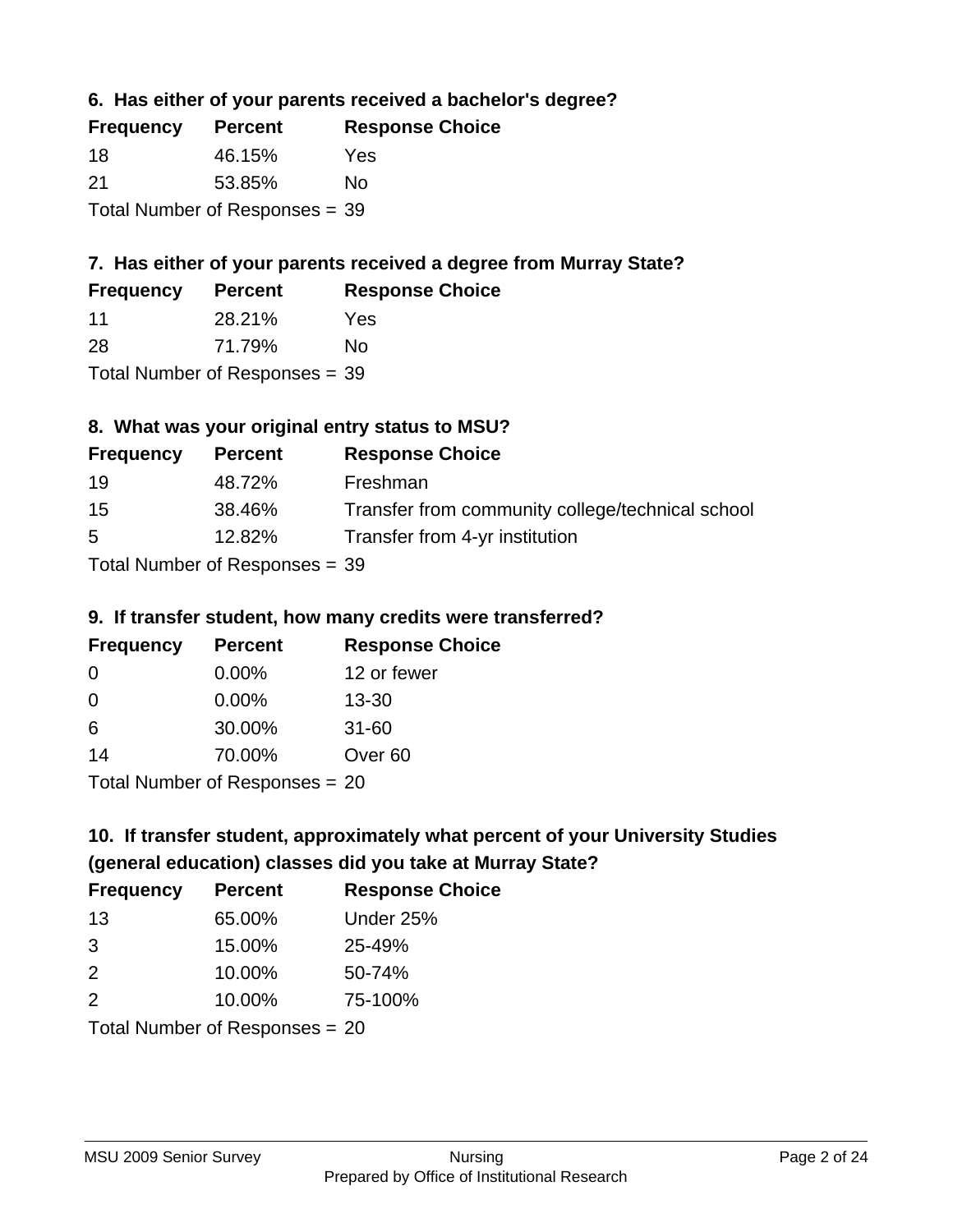#### **11. What has been your attendance status at MSU?**

| <b>Frequency</b> | <b>Percent</b>                 | <b>Response Choice</b>     |
|------------------|--------------------------------|----------------------------|
| 28               | 71.79%                         | <b>Primarily full-time</b> |
| 11               | 28.21%                         | <b>Primarily part-time</b> |
|                  | Total Number of Responses = 39 |                            |

#### **12. In which Residential College are you a member?**

| <b>Frequency</b> | <b>Percent</b> | <b>Response Choice</b>            |
|------------------|----------------|-----------------------------------|
| 11               | 28.21%         | Do not know                       |
| 3                | 7.69%          | <b>Clark College</b>              |
| 2                | 5.13%          | <b>Elizabeth College</b>          |
| 3                | 7.69%          | <b>Franklin-Springer Colleges</b> |
| 4                | 10.26%         | <b>Hart College</b>               |
| 5                | 12.82%         | <b>Hester College</b>             |
| 3                | 7.69%          | <b>Regents College</b>            |
| 5                | 12.82%         | <b>Richmond College</b>           |
| 3                | 7.69%          | <b>White College</b>              |

Total Number of Responses = 39

# **13. Have you ever received any type of Financial Aid while at MSU? (Scholarships, grants, work-study, etc.)**

| <b>Frequency</b>               | <b>Percent</b> | <b>Response Choice</b> |
|--------------------------------|----------------|------------------------|
| 25                             | 64.10%         | Yes                    |
| 14                             | 35.90%         | Nο                     |
| Total Number of Responses = 39 |                |                        |

# **14. What degree are you seeking at this time?**

| <b>Frequency</b> | <b>Percent</b>                 | <b>Response Choice</b> |
|------------------|--------------------------------|------------------------|
| 0                | $0.00\%$                       | Associate              |
| 39               | 100.00%                        | <b>Baccalaureate</b>   |
|                  | Total Number of Responses = 39 |                        |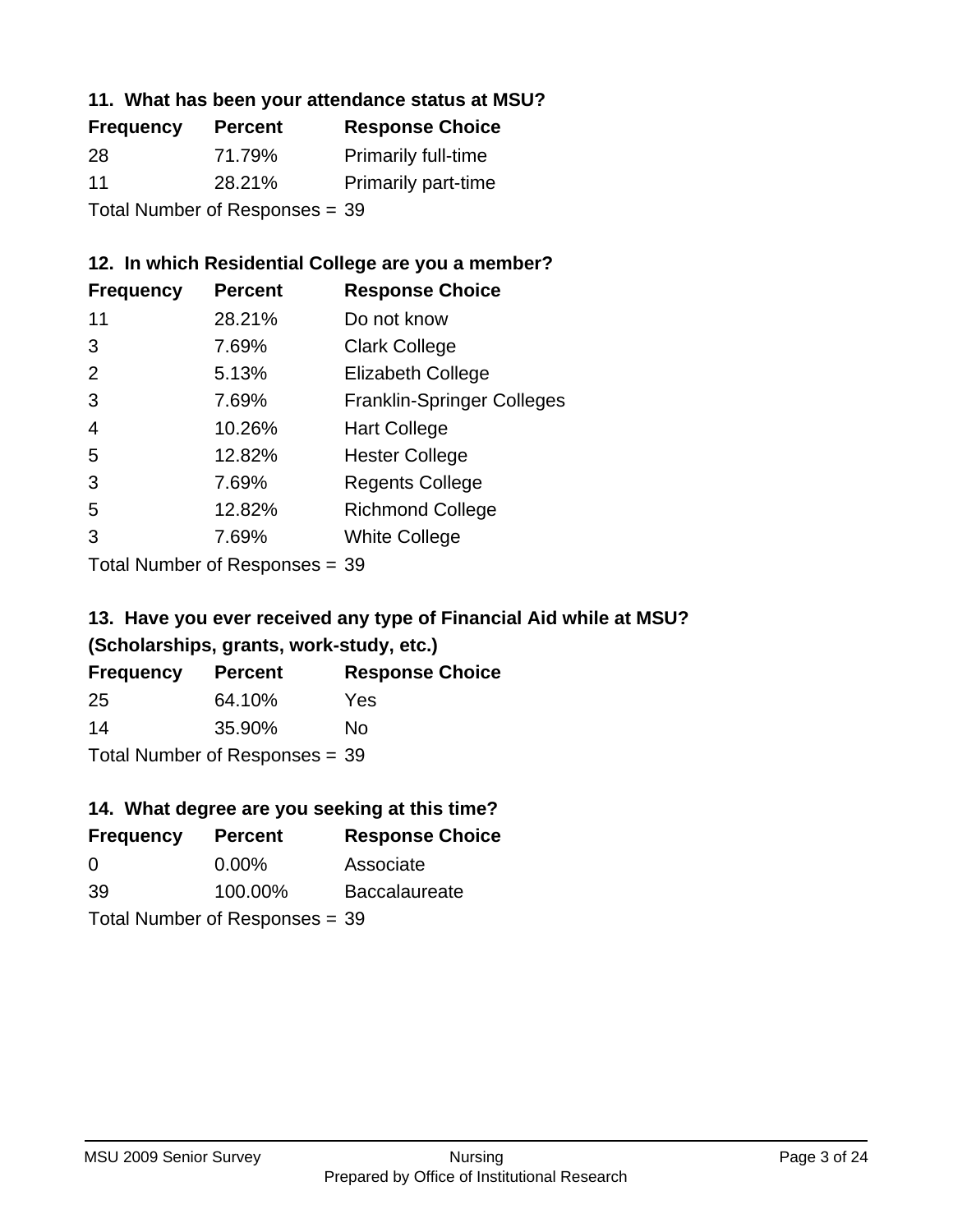**15. How many years will it take you to complete your degree from the point of your initial enrollment in college (including any time at a previous institution)?**

| <b>Frequency</b> | <b>Percent</b> | <b>Response Choice</b> |
|------------------|----------------|------------------------|
| $\overline{4}$   | 10.26%         | Two                    |
| 2                | 5.13%          | <b>Three</b>           |
| 5                | 12.82%         | Four                   |
| 16               | 41.03%         | Five                   |
| 3                | 7.69%          | <b>Six</b>             |
| 9                | 23.08%         | More than six          |
|                  |                |                        |

Total Number of Responses = 39

#### **16. In what range does your grade point average fall?**

| <b>Frequency</b> | <b>Percent</b> | <b>Response Choice</b> |
|------------------|----------------|------------------------|
| -0               | $0.00\%$       | $2.00 - 2.50$          |
| 5                | 12.82%         | $2.51 - 3.00$          |
| 26               | 66.67%         | $3.01 - 3.50$          |
| 8                | 20.51%         | $3.51 - 4.00$          |
| _                |                |                        |

Total Number of Responses = 39

# **They are used to sort the data, and do not appear in this table Questions 17 and 18 relate to department and program information.**

#### **19. For what purpose did you enroll at MSU?**

| <b>Frequency</b>               | <b>Percent</b> | <b>Response Choice</b>                    |
|--------------------------------|----------------|-------------------------------------------|
| 0                              | $0.00\%$       | To receive an associate degree            |
| 39                             | 100.00%        | To receive a baccalaureate degree         |
| $\overline{0}$                 | $0.00\%$       | To take a few job related courses         |
| $\Omega$                       | $0.00\%$       | To transfer to another college/university |
| Total Number of Responses = 39 |                |                                           |

# **20. What is the highest degree you eventually hope to receive?**

| <b>Frequency</b> | <b>Percent</b>                 | <b>Response Choice</b> |
|------------------|--------------------------------|------------------------|
| $\Omega$         | 0.00%                          | Associate              |
| 11               | 28.21%                         | <b>Baccalaureate</b>   |
| 25               | 64.10%                         | Graduate               |
| 3                | 7.69%                          | Professional           |
|                  | Total Number of Reconnege – 30 |                        |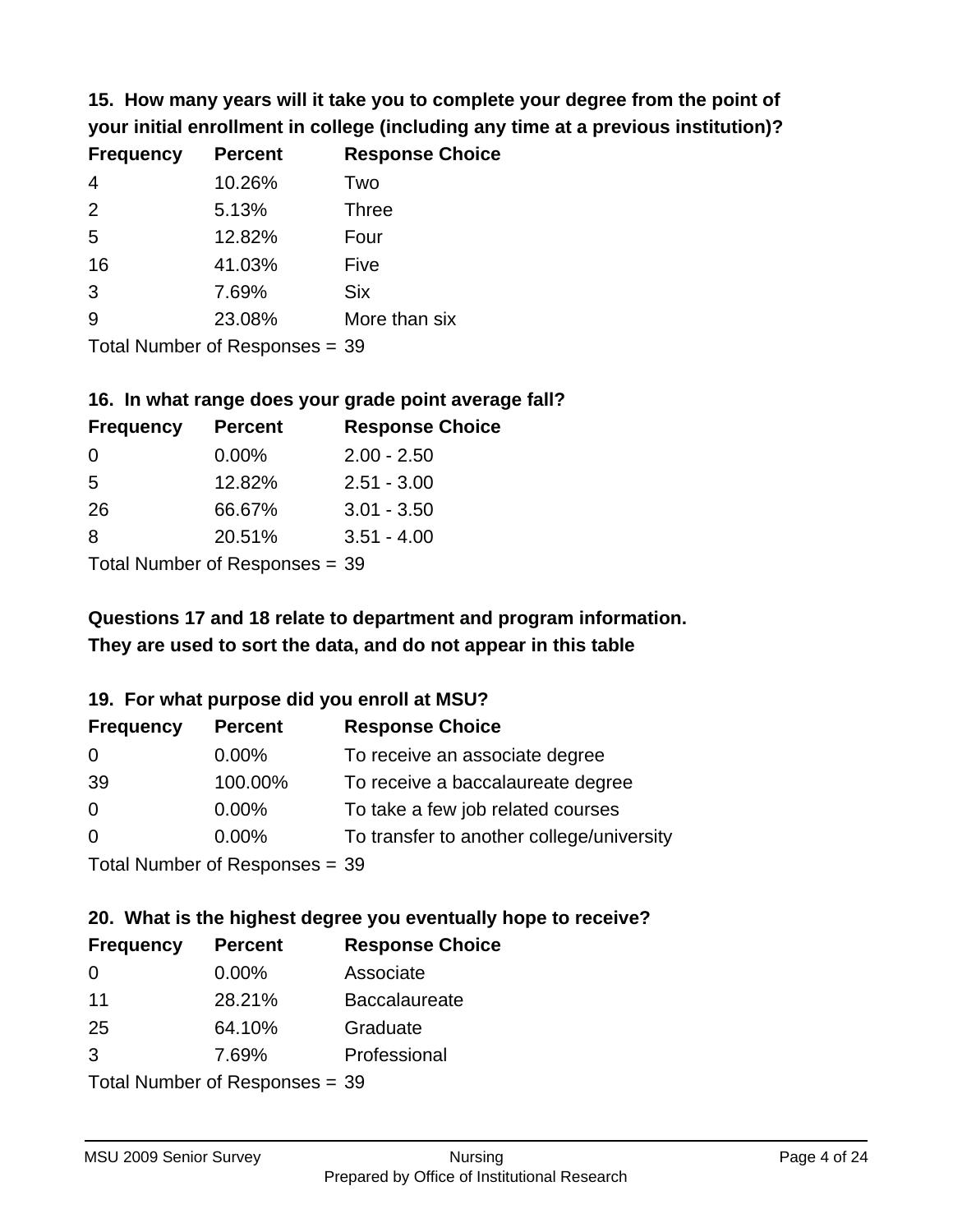#### **21. Which best describes your situation?**

| <b>Frequency</b> | <b>Percent</b> | <b>Response Choice</b>               |
|------------------|----------------|--------------------------------------|
| 26               | 66.67%         | Did not change major/area            |
| -1               | 2.56%          | Did not initially declare major/area |
| -12              | 30.77%         | Changed major/area                   |
|                  |                |                                      |

Total Number of Responses = 39

### **22. While school was in session during the past year, how many hours per week, on average, did you work for pay?**

| <b>Frequency</b> | <b>Percent</b> | <b>Response Choice</b> |
|------------------|----------------|------------------------|
| 10               | 25.64%         | Did not work           |
| 3                | 7.69%          | Worked 1-10 hrs        |
| 9                | 23.08%         | Worked 11-20 hrs       |
| 5                | 12.82%         | Worked 21-30 hrs       |
| 9                | 23.08%         | Worked 31-40 hrs       |
| 3                | 7.69%          | Worked over 40 hrs     |
|                  |                |                        |

Total Number of Responses = 39

#### **23. For the most part, were classes offered at times convenient to you?**

| <b>Frequency</b>               | <b>Percent</b> | <b>Response Choice</b> |
|--------------------------------|----------------|------------------------|
| 37                             | 94.87%         | Yes                    |
| $\mathcal{P}$                  | 5.13%          | Nο                     |
| Total Number of Responses = 39 |                |                        |

#### **24. If no, what time would you have preferred?**

| <b>Frequency</b>                | <b>Percent</b> | <b>Response Choice</b> |
|---------------------------------|----------------|------------------------|
| 2                               | 66.67%         | Late afternoon         |
| $\overline{0}$                  | $0.00\%$       | Evening                |
| 0                               | $0.00\%$       | Weekend                |
| $\overline{\mathbf{1}}$         | 33.33%         | During the day         |
| Total Number of Responses = $3$ |                |                        |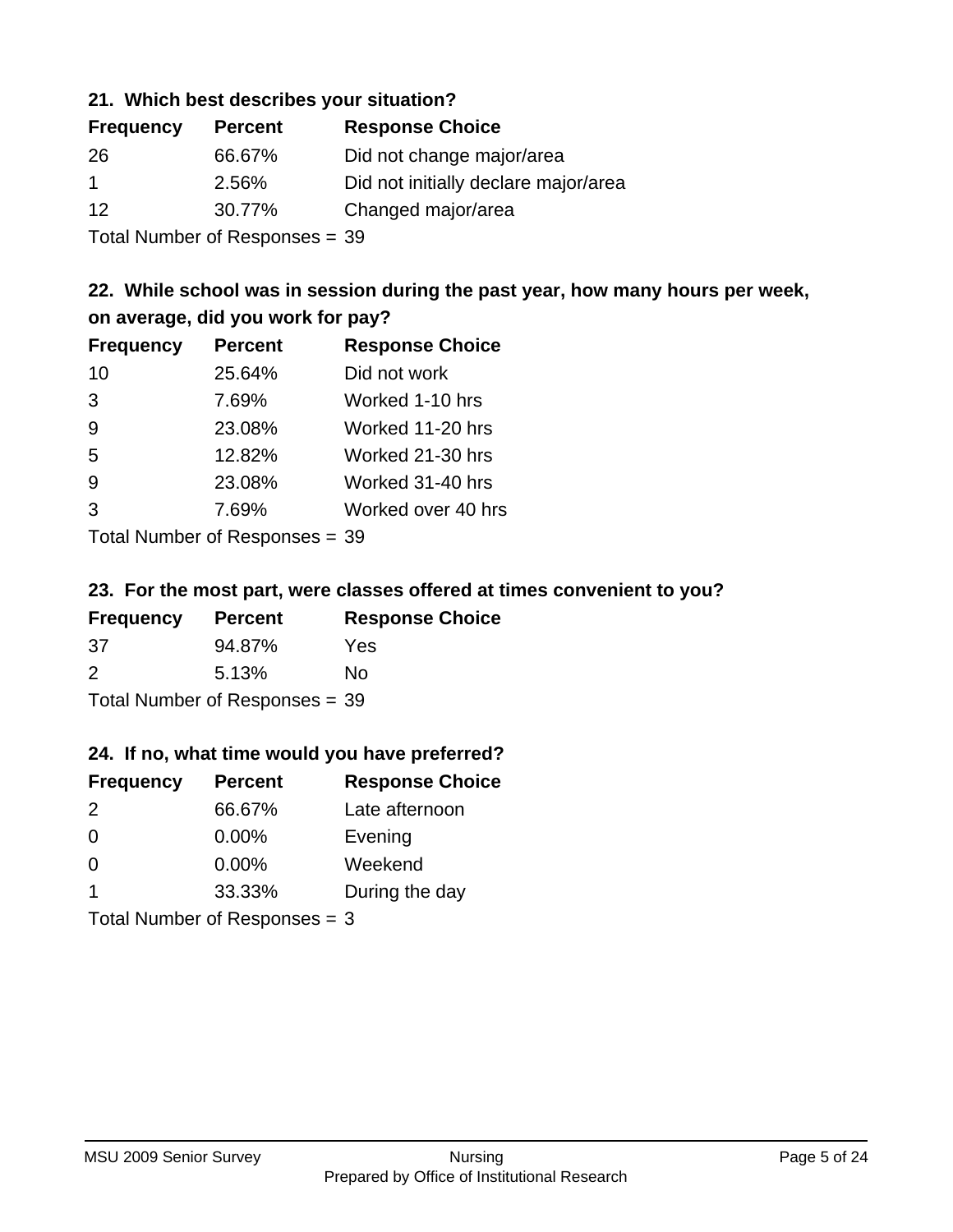# **25. Which best describes the location where you completed the majority of your**

| coursework? |  |
|-------------|--|
|-------------|--|

| <b>Frequency</b> | <b>Percent</b>                 | <b>Response Choice</b> |
|------------------|--------------------------------|------------------------|
| 26               | 66.67%                         | Murray                 |
| $\overline{4}$   | 10.26%                         | Paducah                |
| $\Omega$         | $0.00\%$                       | Ft. Campbell           |
| 2                | 5.13%                          | Madisonville           |
| 2                | 5.13%                          | Hopkinsville           |
| 3                | 7.69%                          | Henderson              |
| 2                | 5.13%                          | On the Internet        |
| 0                | 0.00%                          | Other                  |
|                  | Total Number of Responses = 39 |                        |

#### **26. Did you take any online courses while at Murray State?**

| <b>Frequency</b> | <b>Percent</b>                 | <b>Response Choice</b> |
|------------------|--------------------------------|------------------------|
| 19               | 50.00%                         | Yes                    |
| 19               | 50.00%                         | Nο                     |
|                  | Total Number of Responses = 38 |                        |

# **27. Did it take you an extra semester or more to complete degree requirements at Murray State?**

| <b>Frequency</b> | <b>Percent</b>                 | <b>Response Choice</b> |
|------------------|--------------------------------|------------------------|
| 23               | 58.97%                         | Yes                    |
| 16               | 41.03%                         | No                     |
|                  | Total Number of Responses = 39 |                        |

#### **28. If yes, why did it take you an extra semester or more?**

| <b>Frequency</b>                 | <b>Percent</b> | <b>Response Choice</b>                                       |  |
|----------------------------------|----------------|--------------------------------------------------------------|--|
| $\mathbf{1}$                     | 4.35%          | Work obligation limited my enrollment.                       |  |
| $\overline{4}$                   | 17.39%         | Family obligations limited my enrollment.                    |  |
| 2                                | 8.70%          | Tuition and other costs of attendance limited my enrollment. |  |
| 8                                | 34.78%         | A decision to change majors added to my requirements.        |  |
| $\mathbf{1}$                     | 4.35%          | A required course or courses were not offered.               |  |
| $\mathbf{1}$                     | 4.35%          | Credits were lost transferring to Murray State.              |  |
| 6                                | 26.09%         | Other                                                        |  |
| Total Number of Responses $= 23$ |                |                                                              |  |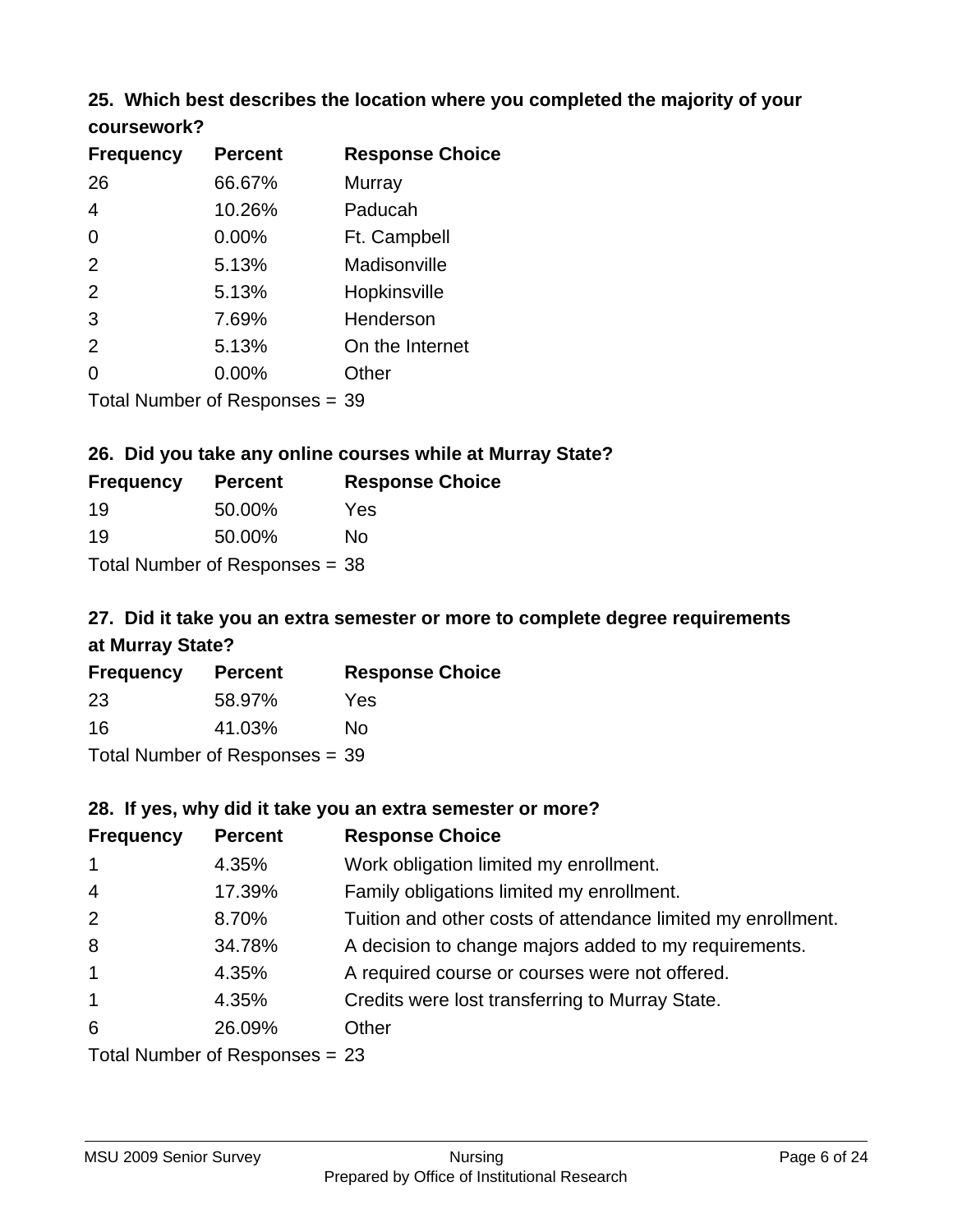# **29. Did you have trouble getting any course(s) you needed while at Murray State?**

| <b>Frequency</b>               | <b>Percent</b> | <b>Response Choice</b> |  |
|--------------------------------|----------------|------------------------|--|
| -12                            | 30.77%         | Yes                    |  |
| -27                            | 69.23%         | Nο                     |  |
| Total Number of Responses = 39 |                |                        |  |

#### **30. If yes, why did you have trouble getting the course?**

| <b>Frequency</b> | <b>Percent</b> | <b>Response Choice</b>                                |
|------------------|----------------|-------------------------------------------------------|
| 2                | 16.67%         | Not offered the semester I needed it.                 |
| $\overline{1}$   | 8.33%          | Not offered at hours convenient to my work schedule.  |
| 2                | 16.67%         | Not offered at hours suitable for my school schedule. |
| $\overline{7}$   | 58.33%         | All course sections were closed.                      |
| $\overline{0}$   | $0.00\%$       | I was unaware of the prerequisites for the course.    |
|                  |                |                                                       |

Total Number of Responses = 12

# **31. Which statement best describes your experience with off-campus coop/internship?**

| <b>Frequency</b> | <b>Percent</b> | <b>Response Choice</b>             |
|------------------|----------------|------------------------------------|
| 29               | 74.36%         | Cannot judge, I did not have one.  |
| 7                | 17.95%         | My experience was very valuable.   |
| 3                | 7.69%          | My experience was valuable.        |
| $\Omega$         | $0.00\%$       | My experience was of little value. |
| $\Omega$         | 0.00%          | My experience was of no value.     |
|                  |                |                                    |

Total Number of Responses = 39

# **32. Which statement best describes your experience with on-campus faculty-directed research, scholarly, or creative project?**

| <b>Frequency</b> | <b>Percent</b>               | <b>Response Choice</b>             |
|------------------|------------------------------|------------------------------------|
| 27               | 69.23%                       | Cannot judge; I did not have one.  |
| 3                | 7.69%                        | My experience was very valuable.   |
| 5                | 12.82%                       | My experience was valuable.        |
| $\overline{4}$   | 10.26%                       | My experience was of little value. |
| $\Omega$         | 0.00%                        | My experience was of no value.     |
|                  | $Total Number of Denonone -$ |                                    |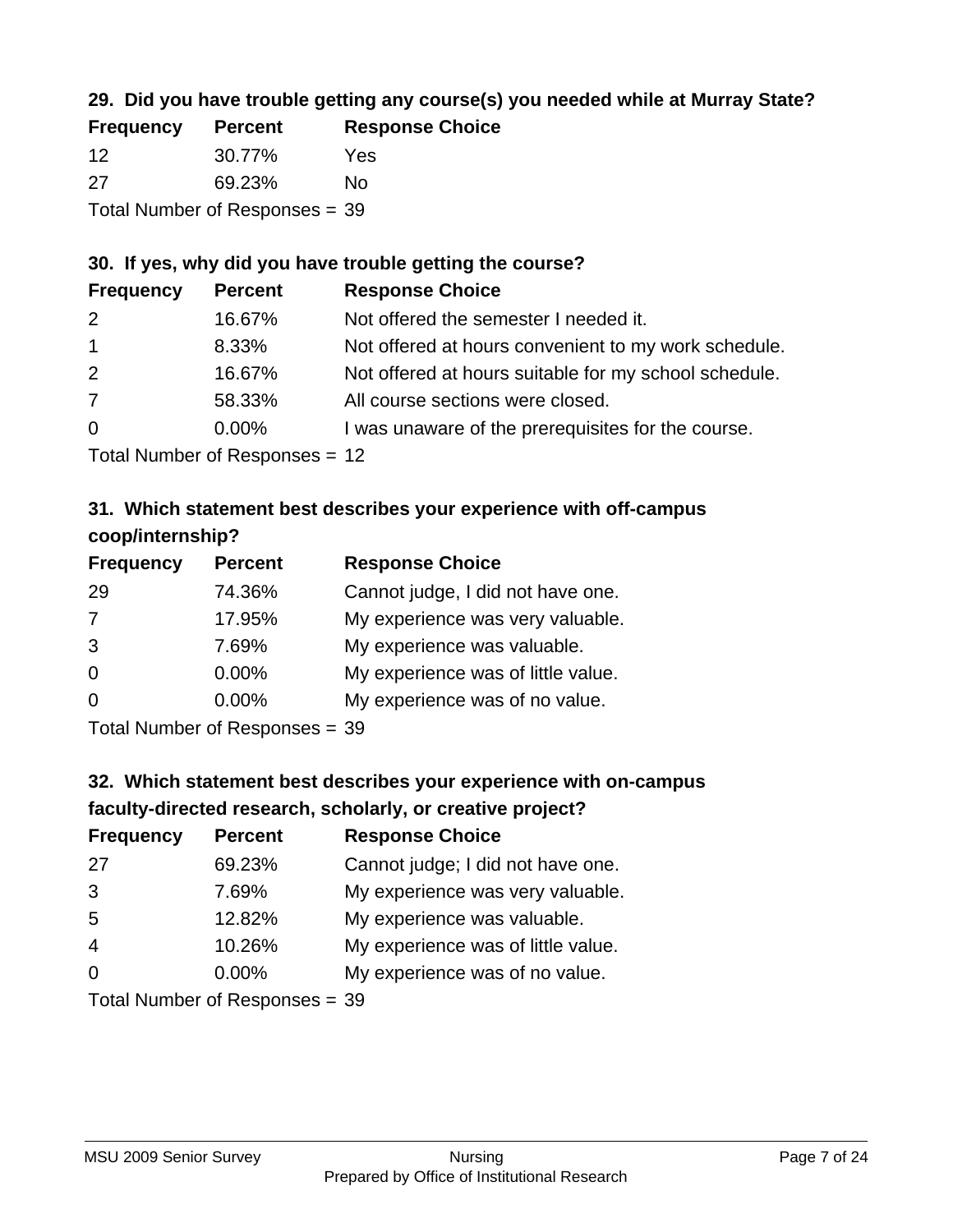#### **33. Which statement best describes your experience with academic advising in your major/area?**

| $\mathbf{u}$ yvu $\mathbf{u}$ yvu $\mathbf{u}$ |                |                                                       |
|------------------------------------------------|----------------|-------------------------------------------------------|
| <b>Frequency</b>                               | <b>Percent</b> | <b>Response Choice</b>                                |
| $\mathbf 1$                                    | 2.56%          | Cannot judge; I did not make use of the opportunity.  |
| 38                                             | 97.44%         | I was satisfied with information my adviser provided. |
| $\overline{0}$                                 | 0.00%          | Advice was inaccurate, incomplete, or misleading.     |
| $\overline{0}$                                 | 0.00%          | My adviser was not available.                         |
|                                                |                |                                                       |

Total Number of Responses = 39

### **For questions 34-48, indicate the extent to which you were satisfied.**

| 34. Class size relative to type of course |  |  |  |  |  |  |  |  |
|-------------------------------------------|--|--|--|--|--|--|--|--|
|-------------------------------------------|--|--|--|--|--|--|--|--|

| <b>Frequency</b> | <b>Percent</b>                 | <b>Response Choice</b> |
|------------------|--------------------------------|------------------------|
| 24               | 61.54%                         | Very satisfied         |
| 14               | 35.90%                         | Satisfied              |
| -1               | 2.56%                          | <b>Dissatisfied</b>    |
| $\Omega$         | $0.00\%$                       | Very dissatisfied      |
|                  | Total Number of Responses - 30 |                        |

 $Total Number$  or Responses =  $39$ 

#### **35. Out-of-class availability of faculty**

| <b>Frequency</b> | <b>Percent</b>             | <b>Response Choice</b> |
|------------------|----------------------------|------------------------|
| 9                | 23.08%                     | Very satisfied         |
| 30               | 76.92%                     | Satisfied              |
| $\Omega$         | $0.00\%$                   | <b>Dissatisfied</b>    |
| $\Omega$         | $0.00\%$                   | Very dissatisfied      |
|                  | Total Number of Decononces |                        |

Total Number of Responses = 39

# **36. Effectiveness of your high school preparation for college work**

| <b>Frequency</b>                | <b>Percent</b> | <b>Response Choice</b> |  |  |
|---------------------------------|----------------|------------------------|--|--|
| 10                              | 25.64%         | Very satisfied         |  |  |
| 20                              | 51.28%         | Satisfied              |  |  |
| 5                               | 12.82%         | <b>Dissatisfied</b>    |  |  |
| 4                               | 10.26%         | Very dissatisfied      |  |  |
| Total Number of Decononces - 20 |                |                        |  |  |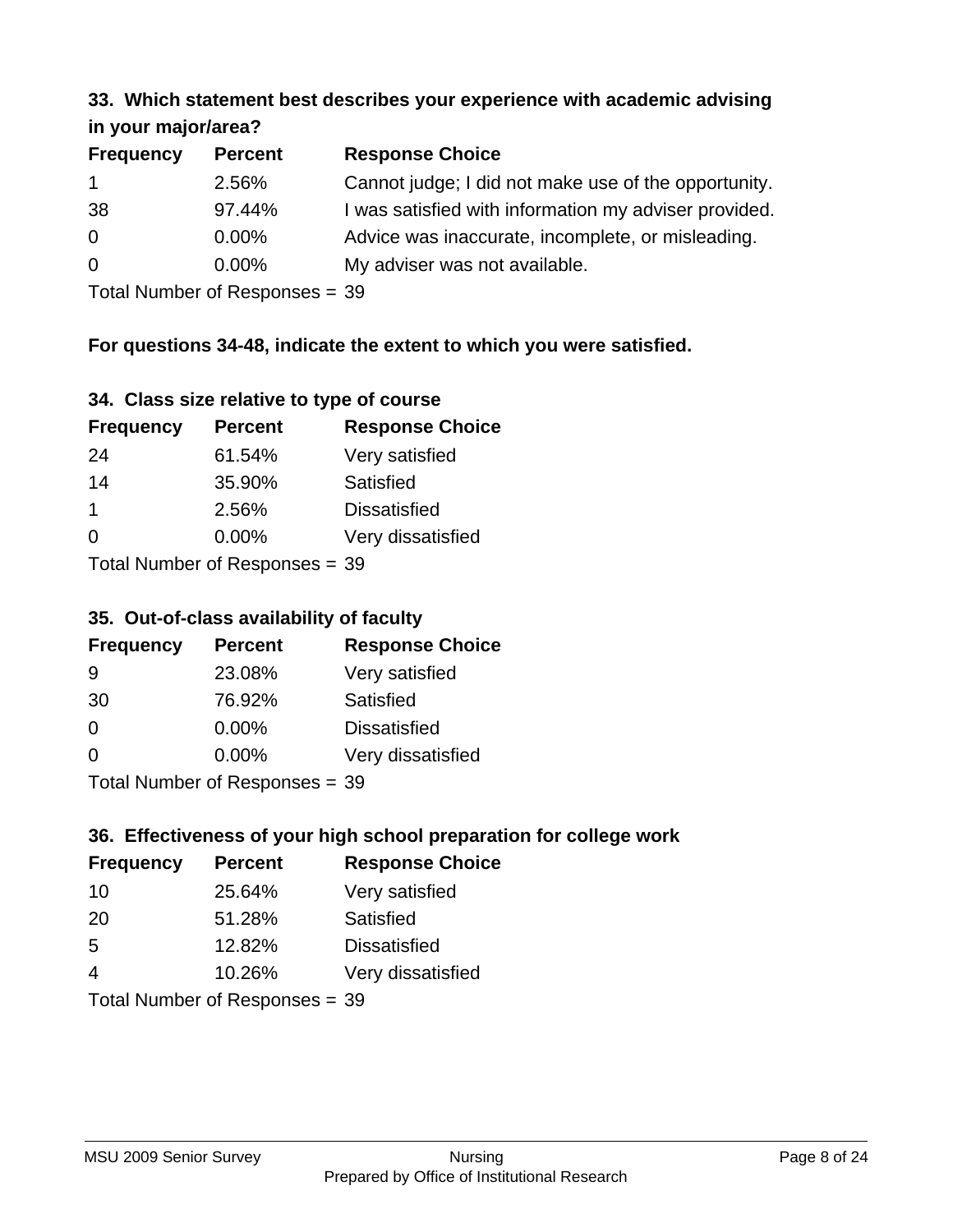### **37. Fairness of faculty in their treatment of individual students**

| <b>Frequency</b> | <b>Percent</b> | <b>Response Choice</b> |
|------------------|----------------|------------------------|
| 11               | 28.21%         | Very satisfied         |
| 23               | 58.97%         | Satisfied              |
| 4                | 10.26%         | <b>Dissatisfied</b>    |
| -1               | 2.56%          | Very dissatisfied      |
|                  |                |                        |

Total Number of Responses = 39

#### **38. Overall quality of instruction at Murray State**

| <b>Frequency</b> | <b>Percent</b>            | <b>Response Choice</b> |
|------------------|---------------------------|------------------------|
| 13               | 33.33%                    | Very satisfied         |
| 25               | 64.10%                    | <b>Satisfied</b>       |
| $\mathbf 1$      | 2.56%                     | <b>Dissatisfied</b>    |
| $\Omega$         | 0.00%                     | Very dissatisfied      |
|                  | Total Number of Deepensee |                        |

Total Number of Responses = 39

# **39. Quality of instruction in University Studies (General Education) courses**

| <b>Frequency</b> | <b>Percent</b>                 | <b>Response Choice</b> |
|------------------|--------------------------------|------------------------|
| 9                | 23.68%                         | Very satisfied         |
| 26               | 68.42%                         | <b>Satisfied</b>       |
| 3                | 7.89%                          | <b>Dissatisfied</b>    |
| $\Omega$         | 0.00%                          | Very dissatisfied      |
|                  | Total Number of Responses = 38 |                        |

#### **40. Quality of instruction in your major**

| <b>Frequency</b> | <b>Percent</b>                 | <b>Response Choice</b> |
|------------------|--------------------------------|------------------------|
| 21               | 53.85%                         | Very satisfied         |
| 17               | 43.59%                         | <b>Satisfied</b>       |
| $\mathbf 1$      | 2.56%                          | <b>Dissatisfied</b>    |
| $\Omega$         | 0.00%                          | Very dissatisfied      |
|                  | Total Number of Responses = 39 |                        |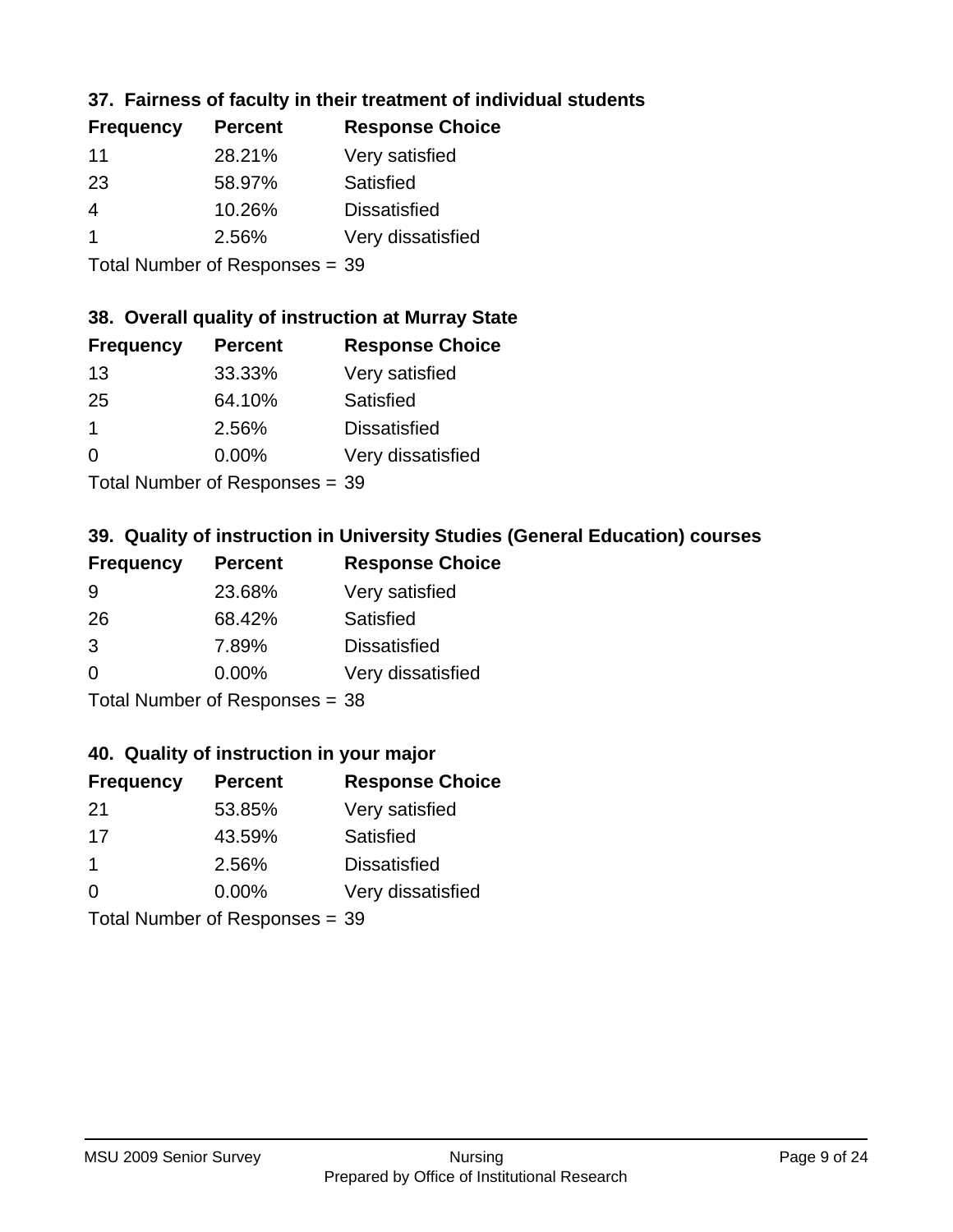# **41. Clarity of program objectives in your major**

| <b>Frequency</b> | <b>Percent</b> | <b>Response Choice</b> |
|------------------|----------------|------------------------|
| 19               | 48.72%         | Very satisfied         |
| 20               | 51.28%         | Satisfied              |
| 0                | $0.00\%$       | <b>Dissatisfied</b>    |
| ∩                | $0.00\%$       | Very dissatisfied      |
|                  |                |                        |

Total Number of Responses = 39

#### **42. Intellectual challenge of the academic program**

| <b>Frequency</b> | <b>Percent</b> | <b>Response Choice</b> |
|------------------|----------------|------------------------|
| 24               | 61.54%         | Very satisfied         |
| 15               | 38.46%         | Satisfied              |
| $\Omega$         | 0.00%          | <b>Dissatisfied</b>    |
| ∩                | 0.00%          | Very dissatisfied      |
|                  |                |                        |

Total Number of Responses = 39

# **43. Encouragement and information from your major department for employment after graduation**

| <b>Frequency</b> | <b>Percent</b> | <b>Response Choice</b> |
|------------------|----------------|------------------------|
| 14               | 36.84%         | Very satisfied         |
| 23               | 60.53%         | Satisfied              |
| $\mathbf 1$      | 2.63%          | <b>Dissatisfied</b>    |
| $\Omega$         | $0.00\%$       | Very dissatisfied      |
|                  |                |                        |

Total Number of Responses = 38

# **44. Availability of opportunities to engage in a faculty-mentored research,**

# **scholarly, or creative project in your area of study/interest**

| <b>Frequency</b> | <b>Percent</b> | <b>Response Choice</b> |
|------------------|----------------|------------------------|
| 8                | 21.05%         | Very satisfied         |
| 26               | 68.42%         | Satisfied              |
| 4                | 10.53%         | <b>Dissatisfied</b>    |
| $\Omega$         | 0.00%          | Very dissatisfied      |
|                  |                |                        |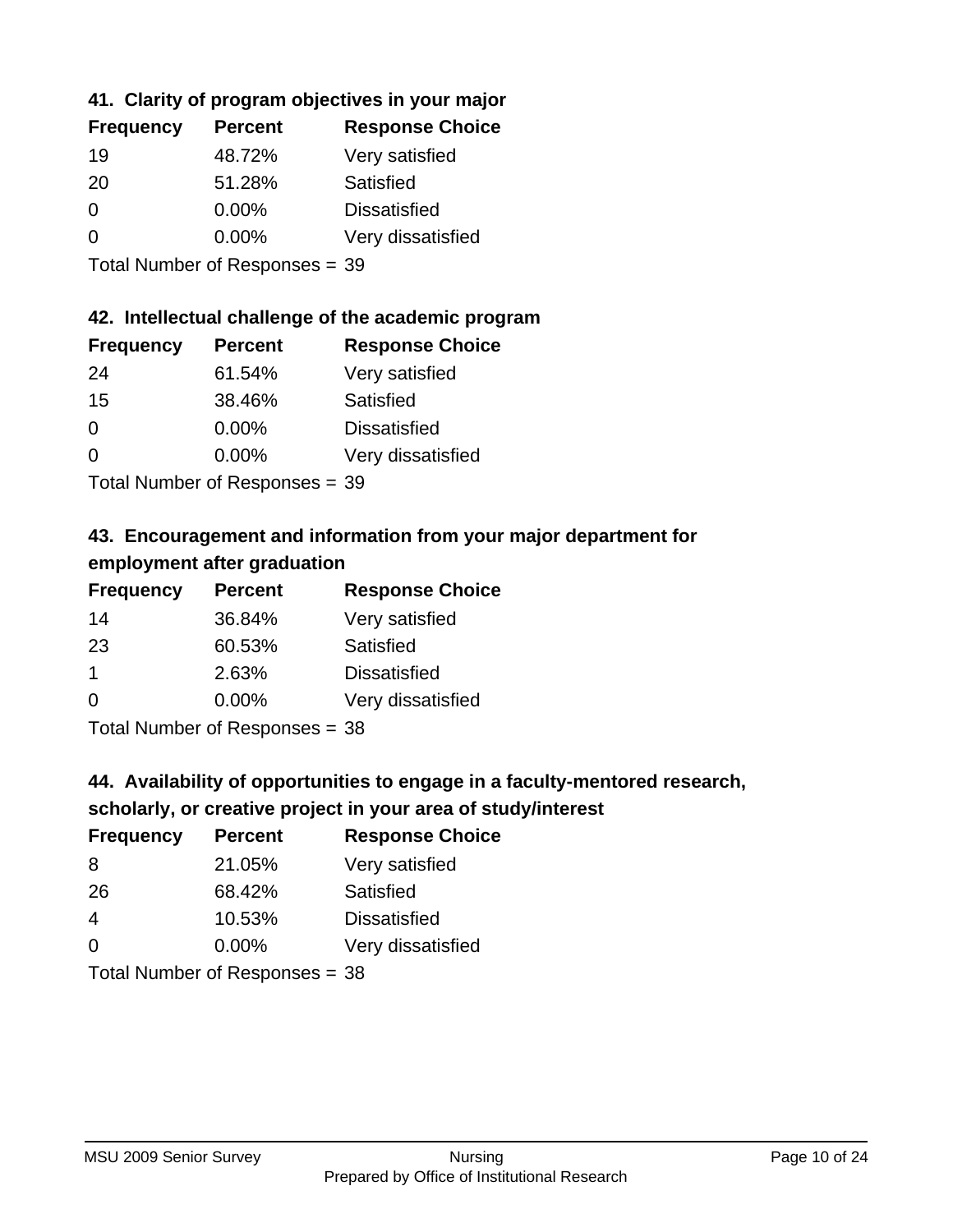#### **45. Library hours**

| <b>Frequency</b> | <b>Percent</b> | <b>Response Choice</b> |
|------------------|----------------|------------------------|
| 8                | 21.05%         | Very satisfied         |
| 29               | 76.32%         | Satisfied              |
| $\Omega$         | $0.00\%$       | <b>Dissatisfied</b>    |
| -1               | 2.63%          | Very dissatisfied      |
|                  |                |                        |

Total Number of Responses = 38

#### **46. Effectiveness of library personnel in meeting your information needs**

| <b>Frequency</b> | <b>Percent</b> | <b>Response Choice</b> |
|------------------|----------------|------------------------|
| 9                | 23.08%         | Very satisfied         |
| 29               | 74.36%         | Satisfied              |
| $\mathbf 1$      | 2.56%          | <b>Dissatisfied</b>    |
| $\Omega$         | 0.00%          | Very dissatisfied      |
|                  |                |                        |

Total Number of Responses = 39

#### **47. Access to library resources on hand**

| <b>Frequency</b> | <b>Percent</b>                  | <b>Response Choice</b> |
|------------------|---------------------------------|------------------------|
| 5                | 13.16%                          | Very satisfied         |
| 32               | 84.21%                          | Satisfied              |
| $\Omega$         | $0.00\%$                        | <b>Dissatisfied</b>    |
| -1               | 2.63%                           | Very dissatisfied      |
|                  | $Total Number of Denonose = 29$ |                        |

Total Number of Responses = 38

#### **48. Electronic access to library resources**

| <b>Frequency</b> | <b>Percent</b>                 | <b>Response Choice</b> |
|------------------|--------------------------------|------------------------|
| 15               | 38.46%                         | Very satisfied         |
| 21               | 53.85%                         | Satisfied              |
| 2                | 5.13%                          | <b>Dissatisfied</b>    |
| $\mathbf 1$      | 2.56%                          | Very dissatisfied      |
|                  | Total Number of Responses = 39 |                        |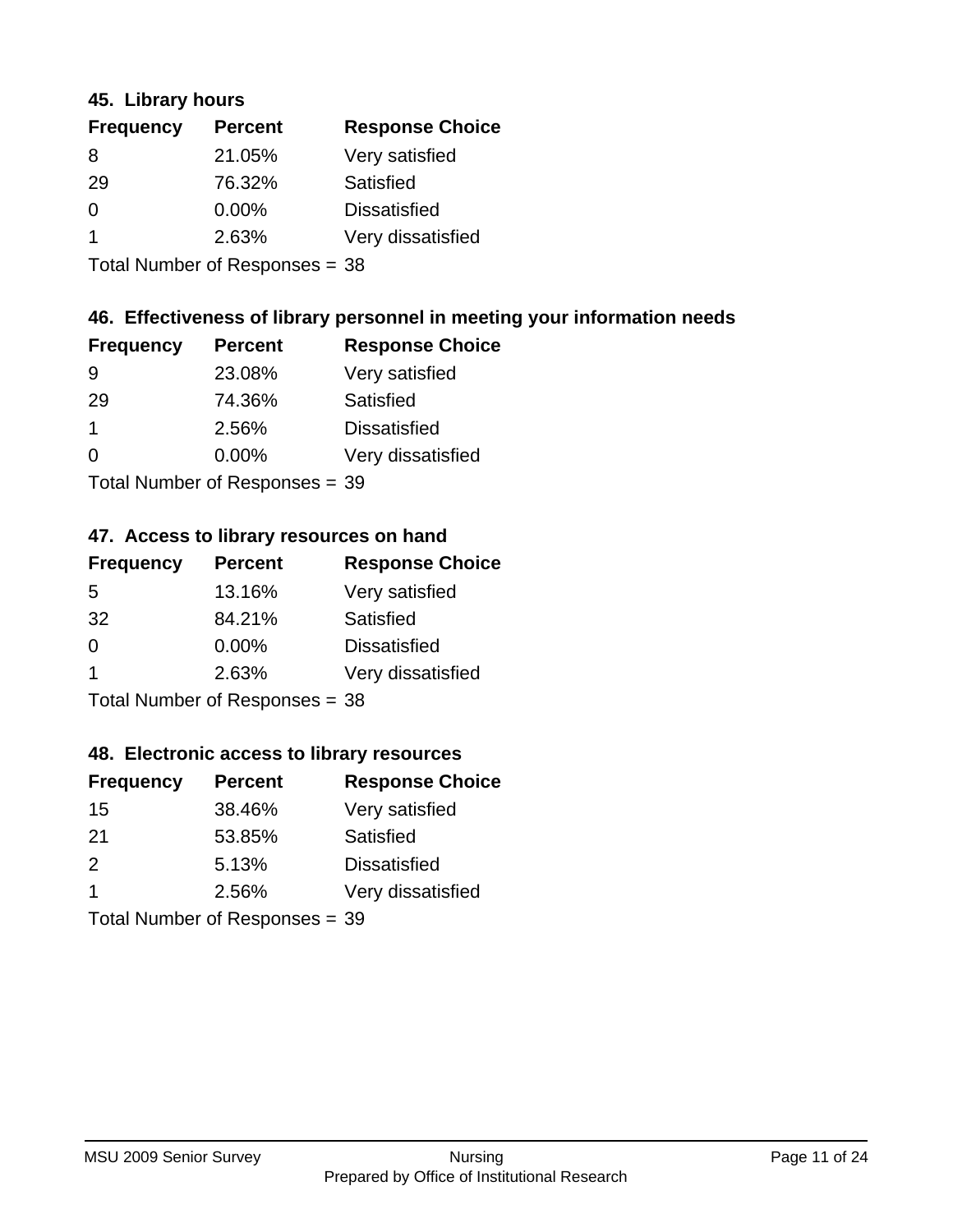**was in helping you achieve these goals. For questions 49-55, please indicate how effective University Studies at MSU** 

# **49. Writing Skills**

| <b>Frequency</b> | <b>Percent</b>                 | <b>Response Choice</b> |
|------------------|--------------------------------|------------------------|
| 5                | 12.82%                         | Very effective         |
| 28               | 71.79%                         | Effective              |
| 6                | 15.38%                         | Ineffective            |
| $\Omega$         | $0.00\%$                       | Very ineffective       |
|                  | Total Number of Responses = 39 |                        |

#### **50. Speaking Skills**

| <b>Frequency</b> | <b>Percent</b>                 | <b>Response Choice</b> |
|------------------|--------------------------------|------------------------|
| 6                | 15.38%                         | Very effective         |
| 28               | 71.79%                         | Effective              |
| 5                | 12.82%                         | Ineffective            |
| $\Omega$         | $0.00\%$                       | Very ineffective       |
|                  | Total Number of Responses = 39 |                        |

#### **51. Critical Thinking Skills**

| <b>Frequency</b> | <b>Percent</b>             | <b>Response Choice</b> |
|------------------|----------------------------|------------------------|
| -12              | 30.77%                     | Very effective         |
| -21              | 53.85%                     | Effective              |
| -5               | 12.82%                     | Ineffective            |
| 1                | 2.56%                      | Very ineffective       |
|                  | Total Number of Denonone – |                        |

Total Number of Responses = 39

# **52. Computer Technology**

| <b>Frequency</b> | <b>Percent</b>                 | <b>Response Choice</b> |
|------------------|--------------------------------|------------------------|
| 6                | 15.38%                         | Very effective         |
| 26               | 66.67%                         | Effective              |
| 7                | 17.95%                         | Ineffective            |
| $\Omega$         | $0.00\%$                       | Very ineffective       |
|                  | Total Number of Responses = 39 |                        |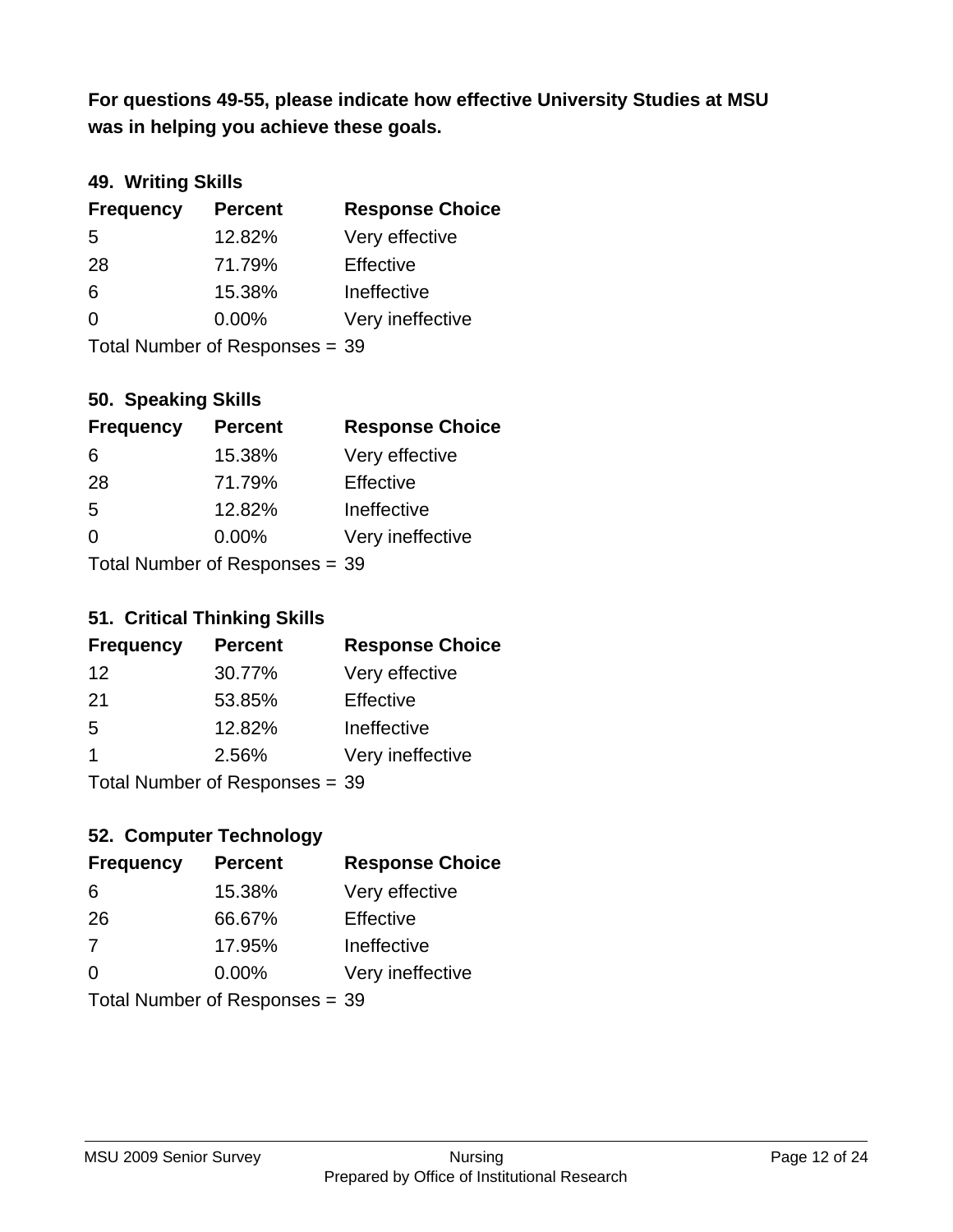#### **53. General Knowledge in the liberal arts and sciences**

| <b>Frequency</b> | <b>Percent</b> | <b>Response Choice</b> |
|------------------|----------------|------------------------|
| 6                | 15.79%         | Very effective         |
| 27               | 71.05%         | Effective              |
| .5               | 13.16%         | Ineffective            |
| $\Omega$         | 0.00%          | Very ineffective       |
|                  |                |                        |

Total Number of Responses = 38

#### **54. International Perspectives**

| <b>Frequency</b>            | <b>Percent</b> | <b>Response Choice</b> |
|-----------------------------|----------------|------------------------|
| 4                           | 10.53%         | Very effective         |
| 23                          | 60.53%         | Effective              |
| 10                          | 26.32%         | Ineffective            |
| 1                           | 2.63%          | Very ineffective       |
| Tatal Mussakers of December |                |                        |

Total Number of Responses = 38

# **55. Stimulation of interest in areas outside your chosen field of study**

| <b>Frequency</b>               | <b>Percent</b> | <b>Response Choice</b> |
|--------------------------------|----------------|------------------------|
| 5                              | 13.16%         | Very effective         |
| 23                             | 60.53%         | Effective              |
| 9                              | 23.68%         | Ineffective            |
| -1                             | 2.63%          | Very ineffective       |
| Total Number of Responses = 38 |                |                        |

# **For questions 56-83, please indicate how satisfactorily the following met your needs**

#### **56. African-American Student Services**

| <b>Frequency</b> | <b>Percent</b>                 | <b>Response Choice</b> |
|------------------|--------------------------------|------------------------|
| 39               | 100.00%                        | Did not use            |
| 0                | 0.00%                          | Very satisfied         |
| 0                | 0.00%                          | Satisfied              |
| 0                | $0.00\%$                       | <b>Dissatisfied</b>    |
| $\Omega$         | 0.00%                          | Very dissatisfied      |
|                  | Total Number of Responses = 39 |                        |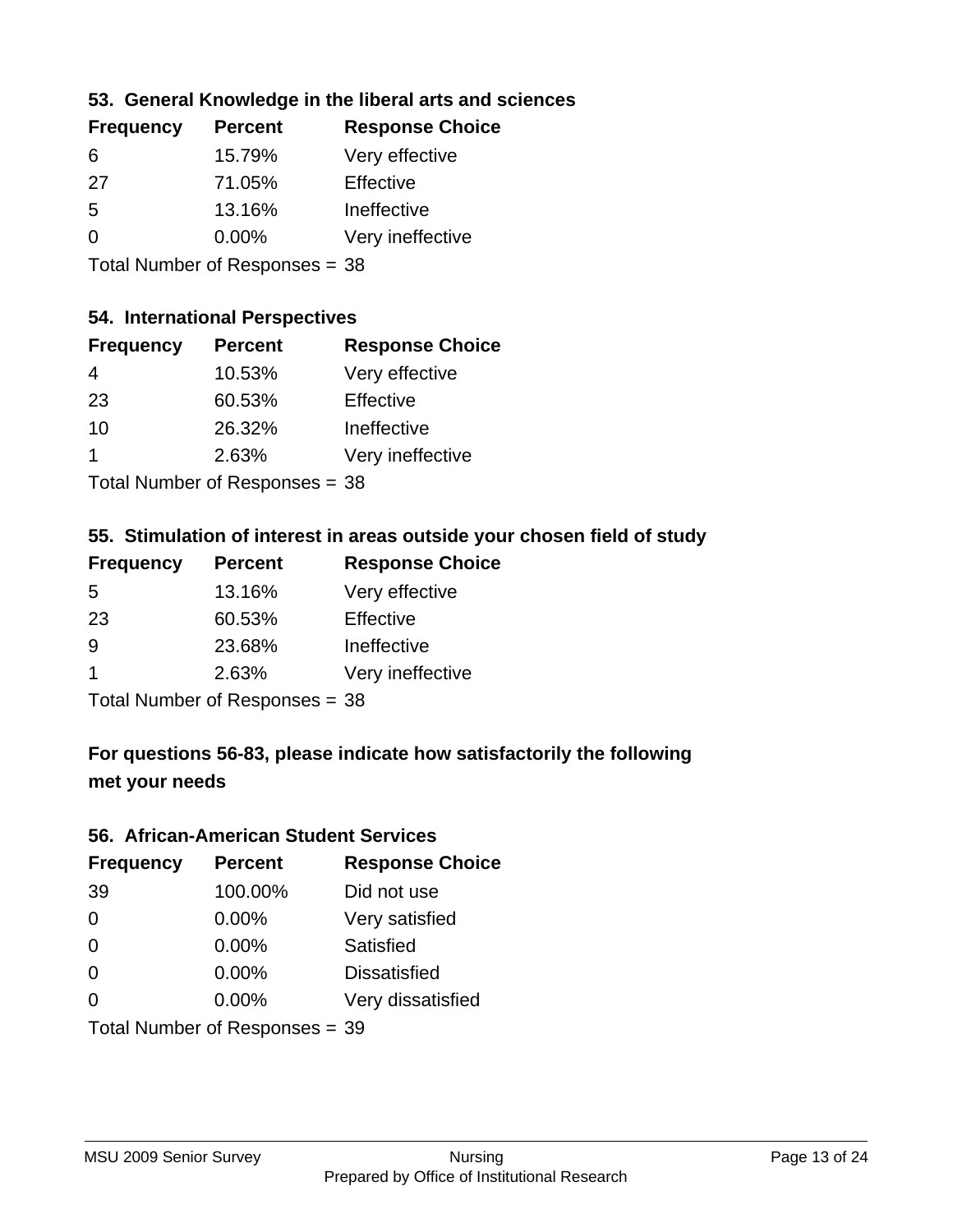#### **57. Career Services Office**

| <b>Frequency</b> | <b>Percent</b> | <b>Response Choice</b> |
|------------------|----------------|------------------------|
| 30               | 76.92%         | Did not use            |
| 4                | 10.26%         | Very satisfied         |
| 4                | 10.26%         | Satisfied              |
| 1                | 2.56%          | <b>Dissatisfied</b>    |
|                  | $0.00\%$       | Very dissatisfied      |
|                  |                |                        |

Total Number of Responses = 39

# **58. Counseling and Testing Center**

| <b>Frequency</b> | <b>Percent</b>            | <b>Response Choice</b> |
|------------------|---------------------------|------------------------|
| -37              | 94.87%                    | Did not use            |
| 1                | 2.56%                     | Very satisfied         |
| 1                | 2.56%                     | <b>Satisfied</b>       |
| 0                | 0.00%                     | <b>Dissatisfied</b>    |
| 0                | 0.00%                     | Very dissatisfied      |
|                  | Total Number of Deepersee |                        |

Total Number of Responses = 39

#### **59. Cultural programming and activities**

| <b>Frequency</b> | <b>Percent</b>                 | <b>Response Choice</b> |
|------------------|--------------------------------|------------------------|
| -37              | 94.87%                         | Did not use            |
| $\Omega$         | $0.00\%$                       | Very satisfied         |
| 2                | 5.13%                          | Satisfied              |
| $\Omega$         | $0.00\%$                       | <b>Dissatisfied</b>    |
| $\Omega$         | $0.00\%$                       | Very dissatisfied      |
|                  | Total Number of Responses = 39 |                        |

#### **60. E-study courses**

| <b>Frequency</b> | <b>Percent</b>                 | <b>Response Choice</b> |
|------------------|--------------------------------|------------------------|
| 7                | 17.95%                         | Did not use            |
| 20               | 51.28%                         | Very satisfied         |
| 11               | 28.21%                         | Satisfied              |
| $\mathbf 1$      | 2.56%                          | <b>Dissatisfied</b>    |
| $\Omega$         | $0.00\%$                       | Very dissatisfied      |
|                  | Total Number of Responses = 39 |                        |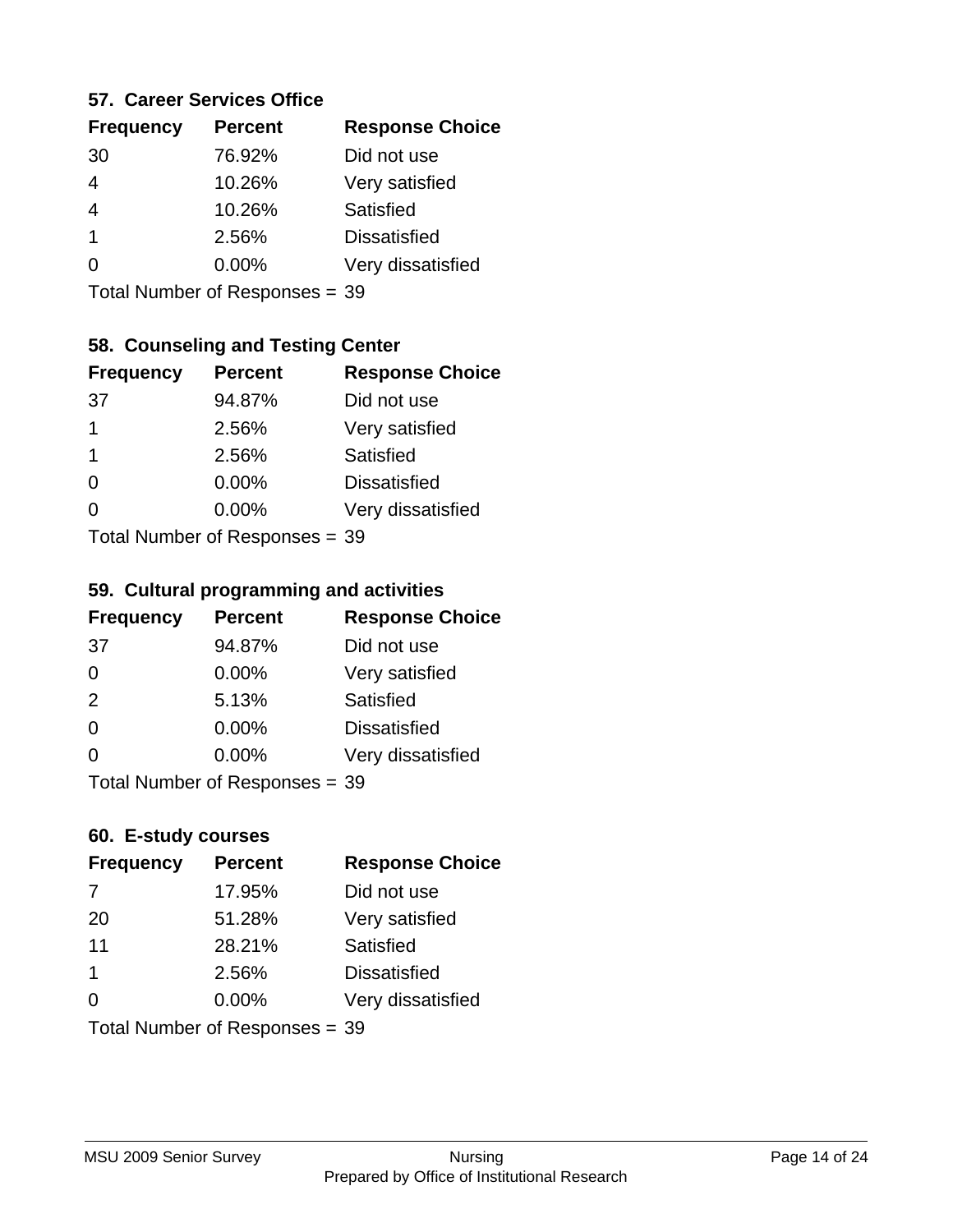#### **61. Food Services**

| <b>Frequency</b> | <b>Percent</b> | <b>Response Choice</b> |
|------------------|----------------|------------------------|
| 20               | 51.28%         | Did not use            |
| $\mathcal{P}$    | 5.13%          | Very satisfied         |
| 12               | 30.77%         | Satisfied              |
| 4                | 10.26%         | <b>Dissatisfied</b>    |
|                  | 2.56%          | Very dissatisfied      |
|                  |                |                        |

Total Number of Responses = 39

# **62. Greek life and activities**

| <b>Frequency</b> | <b>Percent</b>                 | <b>Response Choice</b> |
|------------------|--------------------------------|------------------------|
| 34               | 87.18%                         | Did not use            |
| 0                | 0.00%                          | Very satisfied         |
| 3                | 7.69%                          | <b>Satisfied</b>       |
| 1                | 2.56%                          | <b>Dissatisfied</b>    |
| 1                | 2.56%                          | Very dissatisfied      |
|                  | Total Number of Responses = 39 |                        |

**63. Health Services**

| <b>Frequency</b> | <b>Percent</b>              | <b>Response Choice</b> |
|------------------|-----------------------------|------------------------|
| 24               | 61.54%                      | Did not use            |
| 8                | 20.51%                      | Very satisfied         |
| 3                | 7.69%                       | Satisfied              |
| 3                | 7.69%                       | <b>Dissatisfied</b>    |
|                  | 2.56%                       | Very dissatisfied      |
|                  | Total Number of Depanonce - |                        |

Total Number of Responses = 39

#### **64. Honor Societies/Departmental Clubs/Special Interest Organizations**

| <b>Frequency</b> | <b>Percent</b>                 | <b>Response Choice</b> |
|------------------|--------------------------------|------------------------|
| 24               | 61.54%                         | Did not use            |
| 6                | 15.38%                         | Very satisfied         |
| 8                | 20.51%                         | Satisfied              |
| $\overline{1}$   | 2.56%                          | <b>Dissatisfied</b>    |
| $\Omega$         | 0.00%                          | Very dissatisfied      |
|                  | Total Number of Responses = 39 |                        |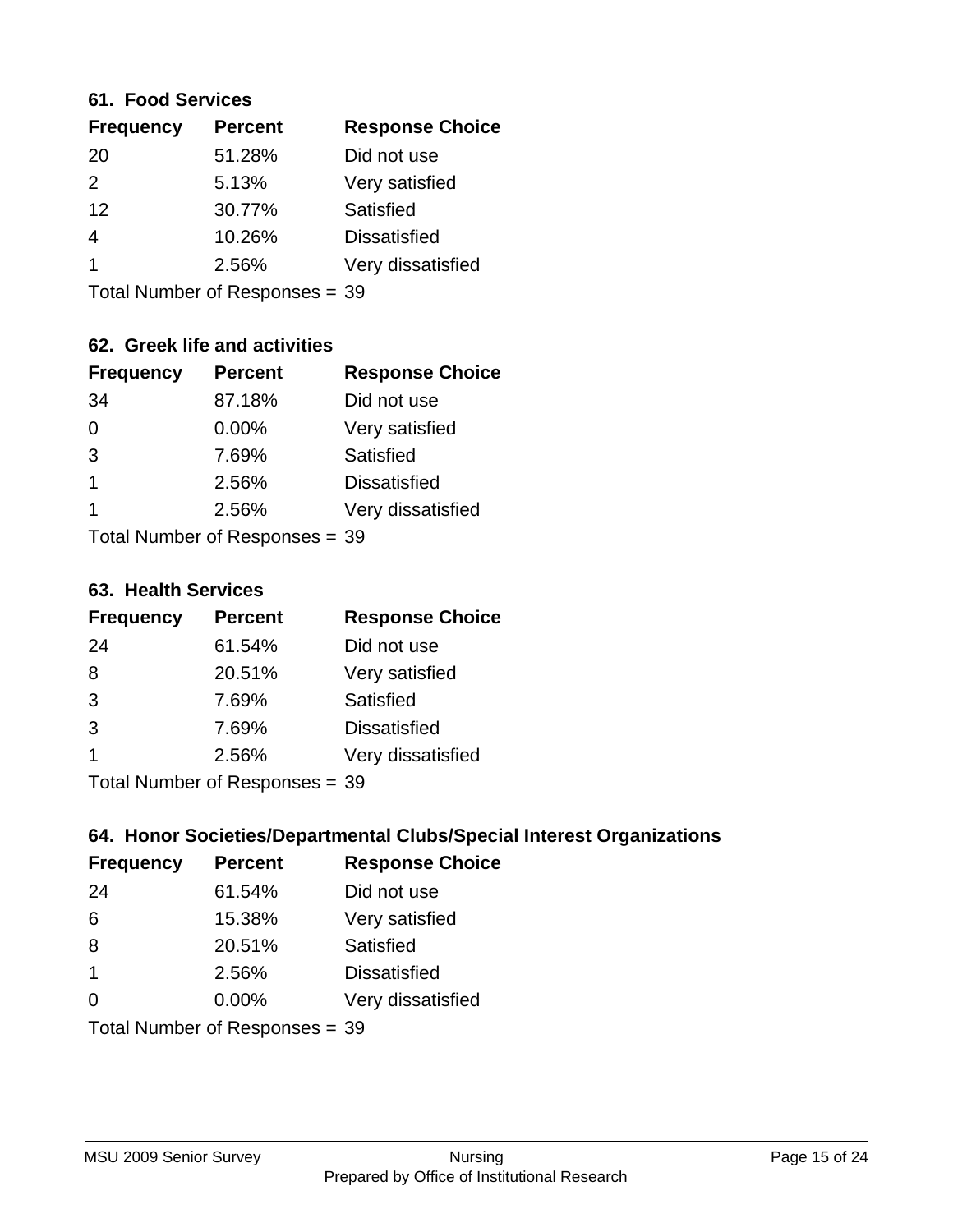#### **65. International Programs and activities**

| <b>Frequency</b> | <b>Percent</b> | <b>Response Choice</b> |
|------------------|----------------|------------------------|
| 37               | 94.87%         | Did not use            |
| 1                | 2.56%          | Very satisfied         |
| 1                | 2.56%          | Satisfied              |
|                  | $0.00\%$       | <b>Dissatisfied</b>    |
|                  | $0.00\%$       | Very dissatisfied      |
|                  |                |                        |

Total Number of Responses = 39

### **66. International student support services**

| <b>Frequency</b> | <b>Percent</b>            | <b>Response Choice</b> |
|------------------|---------------------------|------------------------|
| 39               | 100.00%                   | Did not use            |
| 0                | 0.00%                     | Very satisfied         |
| $\Omega$         | $0.00\%$                  | <b>Satisfied</b>       |
| $\Omega$         | 0.00%                     | <b>Dissatisfied</b>    |
| $\Omega$         | 0.00%                     | Very dissatisfied      |
|                  | Total Number of Desponses |                        |

Total Number of Responses = 39

#### **67. Intramural Sports and Recreation**

| <b>Frequency</b>        | <b>Percent</b>                 | <b>Response Choice</b> |
|-------------------------|--------------------------------|------------------------|
| 33                      | 84.62%                         | Did not use            |
| $\mathbf 1$             | 2.56%                          | Very satisfied         |
| $\overline{4}$          | 10.26%                         | Satisfied              |
| $\overline{\mathbf{1}}$ | 2.56%                          | <b>Dissatisfied</b>    |
| $\Omega$                | $0.00\%$                       | Very dissatisfied      |
|                         | Total Number of Poenances - 30 |                        |

Total Number of Responses = 39

# **68. Lowry Center/Community College**

| <b>Frequency</b> | <b>Percent</b>                 | <b>Response Choice</b> |
|------------------|--------------------------------|------------------------|
| 35               | 89.74%                         | Did not use            |
| 2                | 5.13%                          | Very satisfied         |
| $\mathbf 1$      | 2.56%                          | Satisfied              |
| $\Omega$         | $0.00\%$                       | <b>Dissatisfied</b>    |
|                  | 2.56%                          | Very dissatisfied      |
|                  | Total Number of Responses = 39 |                        |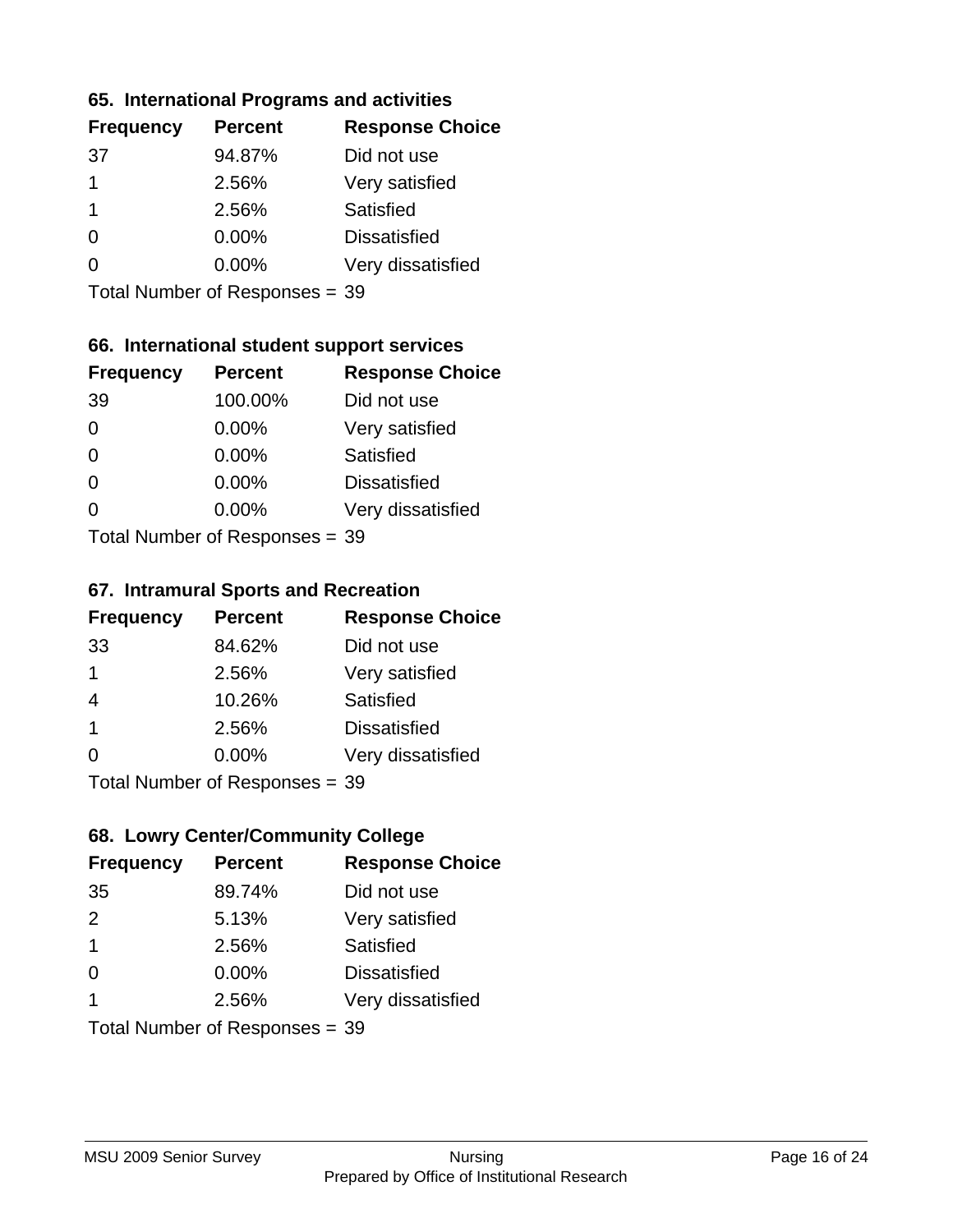# **69. Library**

| <b>Frequency</b> | <b>Percent</b> | <b>Response Choice</b> |
|------------------|----------------|------------------------|
| 12               | 30.77%         | Did not use            |
| 14               | 35.90%         | Very satisfied         |
| 13               | 33.33%         | Satisfied              |
| $\Omega$         | 0.00%          | <b>Dissatisfied</b>    |
| $\Omega$         | $0.00\%$       | Very dissatisfied      |
|                  |                |                        |

Total Number of Responses = 39

# **70. MAP Report**

| <b>Frequency</b> | <b>Percent</b>                 | <b>Response Choice</b> |
|------------------|--------------------------------|------------------------|
| $\mathcal{P}$    | 5.13%                          | Did not use            |
| 15               | 38.46%                         | Very satisfied         |
| 17               | 43.59%                         | Satisfied              |
| $\overline{4}$   | 10.26%                         | <b>Dissatisfied</b>    |
| 1                | 2.56%                          | Very dissatisfied      |
|                  | Total Number of Responses = 39 |                        |

#### **71. MSU Web site**

| <b>Frequency</b> | <b>Percent</b>                 | <b>Response Choice</b> |
|------------------|--------------------------------|------------------------|
| $\Omega$         | $0.00\%$                       | Did not use            |
| 25               | 64.10%                         | Very satisfied         |
| 14               | 35.90%                         | Satisfied              |
| $\Omega$         | $0.00\%$                       | <b>Dissatisfied</b>    |
| $\Omega$         | $0.00\%$                       | Very dissatisfied      |
|                  | Total Number of Responses = 39 |                        |

#### **72. NCAA Sports**

| <b>Frequency</b> | <b>Percent</b>                 | <b>Response Choice</b> |
|------------------|--------------------------------|------------------------|
| 30               | 76.92%                         | Did not use            |
| $\mathbf 1$      | 2.56%                          | Very satisfied         |
| 7                | 17.95%                         | Satisfied              |
| -1               | 2.56%                          | <b>Dissatisfied</b>    |
| ∩                | 0.00%                          | Very dissatisfied      |
|                  | Total Number of Responses = 39 |                        |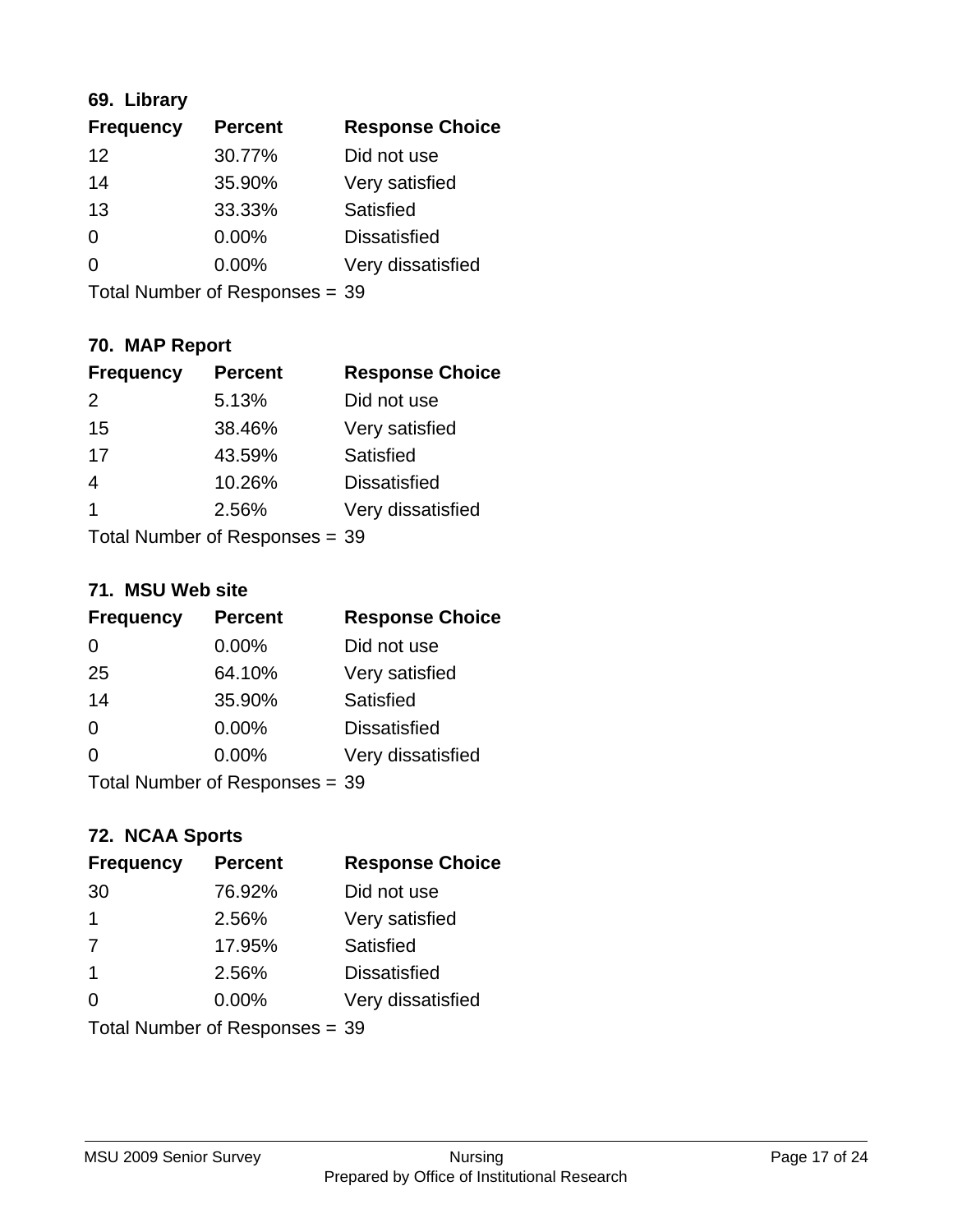#### **73. Online courses that are not e-study**

| <b>Frequency</b> | <b>Percent</b> | <b>Response Choice</b> |
|------------------|----------------|------------------------|
| 28               | 71.79%         | Did not use            |
| 6                | 15.38%         | Very satisfied         |
| 5                | 12.82%         | Satisfied              |
| 0                | $0.00\%$       | <b>Dissatisfied</b>    |
|                  | $0.00\%$       | Very dissatisfied      |
|                  |                |                        |

Total Number of Responses = 39

# **74. Racer Touch Registration**

| <b>Frequency</b>           | <b>Percent</b> | <b>Response Choice</b> |
|----------------------------|----------------|------------------------|
| 0                          | $0.00\%$       | Did not use            |
| 17                         | 43.59%         | Very satisfied         |
| 13                         | 33.33%         | <b>Satisfied</b>       |
| $\overline{4}$             | 10.26%         | <b>Dissatisfied</b>    |
| 5                          | 12.82%         | Very dissatisfied      |
| Total Number of Deepersoon |                |                        |

Total Number of Responses = 39

#### **75. Residential College programming and activities**

| <b>Frequency</b> | <b>Percent</b>               | <b>Response Choice</b> |
|------------------|------------------------------|------------------------|
| 25               | 64.10%                       | Did not use            |
| $\mathcal{P}$    | 5.13%                        | Very satisfied         |
| 11               | 28.21%                       | Satisfied              |
| $\Omega$         | 0.00%                        | <b>Dissatisfied</b>    |
| -1               | 2.56%                        | Very dissatisfied      |
|                  | $Total Number of Denonce 20$ |                        |

Total Number of Responses = 39

# **76. Scholarships/grants/student employment**

| <b>Frequency</b> | <b>Percent</b>                 | <b>Response Choice</b> |
|------------------|--------------------------------|------------------------|
| 13               | 33.33%                         | Did not use            |
| 10               | 25.64%                         | Very satisfied         |
| 10               | 25.64%                         | Satisfied              |
| 5                | 12.82%                         | <b>Dissatisfied</b>    |
| 1                | 2.56%                          | Very dissatisfied      |
|                  | Total Number of Responses = 39 |                        |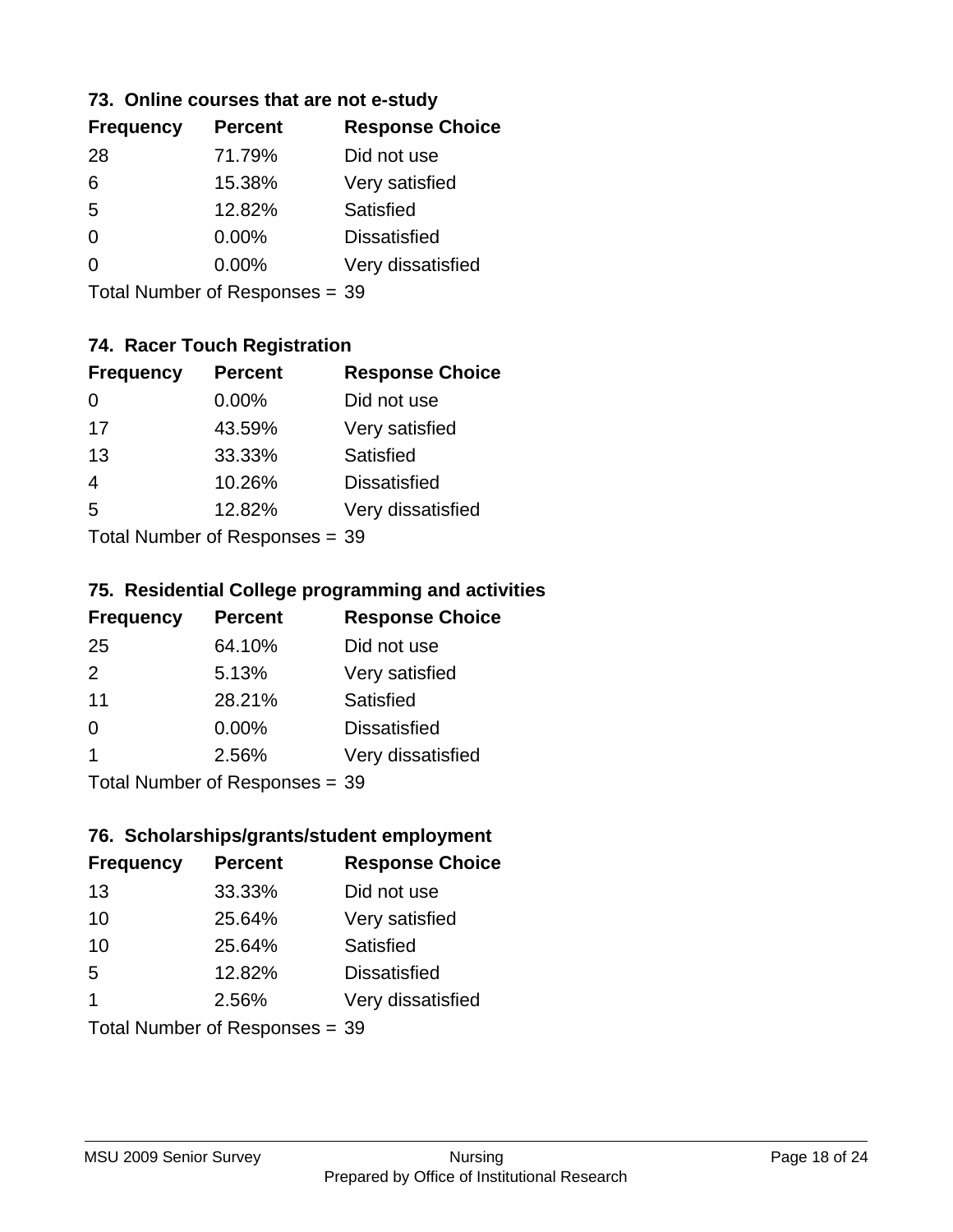#### **77. Security Services**

| <b>Frequency</b> | <b>Percent</b> | <b>Response Choice</b> |
|------------------|----------------|------------------------|
| 28               | 71.79%         | Did not use            |
| $\mathcal{P}$    | 5.13%          | Very satisfied         |
| 9                | 23.08%         | Satisfied              |
| 0                | $0.00\%$       | <b>Dissatisfied</b>    |
| O                | $0.00\%$       | Very dissatisfied      |
|                  |                |                        |

Total Number of Responses = 39

### **78. Services for non-traditional students**

| <b>Frequency</b> | <b>Percent</b>            | <b>Response Choice</b> |
|------------------|---------------------------|------------------------|
| 34               | 87.18%                    | Did not use            |
| 5                | 12.82%                    | Very satisfied         |
| $\Omega$         | $0.00\%$                  | Satisfied              |
| $\Omega$         | $0.00\%$                  | <b>Dissatisfied</b>    |
| $\Omega$         | 0.00%                     | Very dissatisfied      |
|                  | Total Number of Desponses |                        |

Total Number of Responses = 39

#### **79. Student Support Services (Trio)**

| <b>Frequency</b>        | <b>Percent</b>                  | <b>Response Choice</b> |
|-------------------------|---------------------------------|------------------------|
| 36                      | 92.31%                          | Did not use            |
| 2                       | 5.13%                           | Very satisfied         |
| $\overline{\mathbf{1}}$ | 2.56%                           | Satisfied              |
| $\Omega$                | 0.00%                           | <b>Dissatisfied</b>    |
| $\Omega$                | $0.00\%$                        | Very dissatisfied      |
|                         | $Total Number of Denonose = 20$ |                        |

Total Number of Responses = 39

# **80. Student PIN System**

| <b>Frequency</b> | <b>Percent</b>                 | <b>Response Choice</b> |
|------------------|--------------------------------|------------------------|
| 1                | 2.56%                          | Did not use            |
| 19               | 48.72%                         | Very satisfied         |
| 16               | 41.03%                         | Satisfied              |
| 3                | 7.69%                          | <b>Dissatisfied</b>    |
| $\Omega$         | $0.00\%$                       | Very dissatisfied      |
|                  | Total Number of Responses = 39 |                        |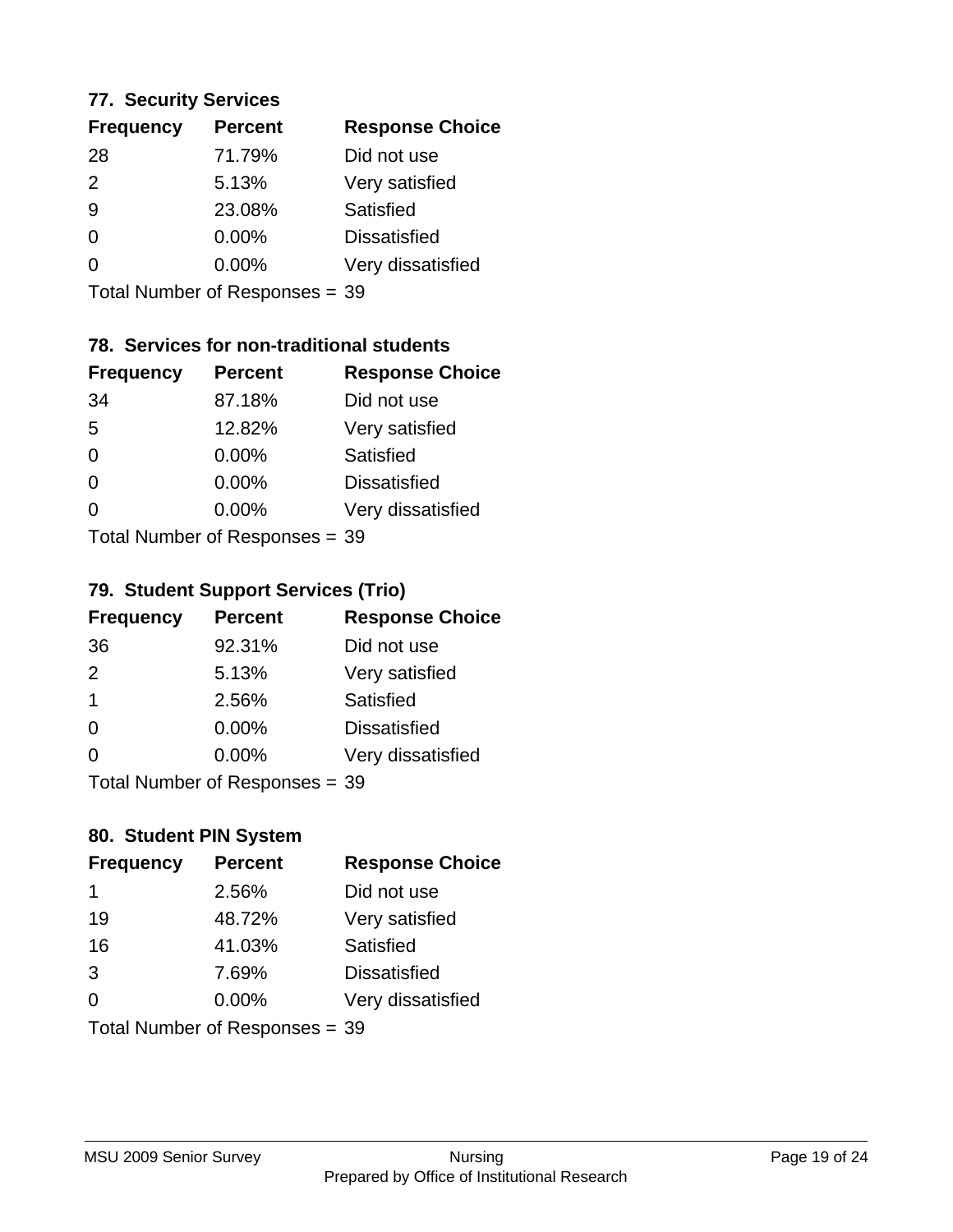#### **81. Student Records/Transcript Services**

| <b>Frequency</b> | <b>Percent</b> | <b>Response Choice</b> |
|------------------|----------------|------------------------|
| 9                | 23.08%         | Did not use            |
| 12               | 30.77%         | Very satisfied         |
| 16               | 41.03%         | Satisfied              |
|                  | 2.56%          | <b>Dissatisfied</b>    |
|                  | 2.56%          | Very dissatisfied      |

Total Number of Responses = 39

### **82. Computer and Internet access for study and research needs**

| <b>Frequency</b>         | <b>Percent</b> | <b>Response Choice</b> |
|--------------------------|----------------|------------------------|
|                          | 17.95%         | Did not use            |
| 18                       | 46.15%         | Very satisfied         |
| 11                       | 28.21%         | Satisfied              |
| 2                        | 5.13%          | <b>Dissatisfied</b>    |
| 1                        | 2.56%          | Very dissatisfied      |
| Tatal Massachuset Dannas |                |                        |

Total Number of Responses = 39

#### **83. Women's Center**

| <b>Frequency</b> | <b>Percent</b>            | <b>Response Choice</b> |
|------------------|---------------------------|------------------------|
| -37              | 94.87%                    | Did not use            |
| 2                | 5.13%                     | Very satisfied         |
| $\Omega$         | $0.00\%$                  | <b>Satisfied</b>       |
| $\Omega$         | $0.00\%$                  | <b>Dissatisfied</b>    |
| $\Omega$         | $0.00\%$                  | Very dissatisfied      |
|                  | Total Number of Desponses |                        |

Total Number of Responses = 39

#### **84. To what extent did you participate in Residential College activities?**

| <b>Frequency</b> | <b>Percent</b>                 | <b>Response Choice</b> |
|------------------|--------------------------------|------------------------|
| 25               | 64.10%                         | Did not participate    |
| $\mathcal{P}$    | 5.13%                          | Frequently             |
| 5                | 12.82%                         | Occasionally           |
| -7               | 17.95%                         | Seldom                 |
|                  | Total Number of Responses = 39 |                        |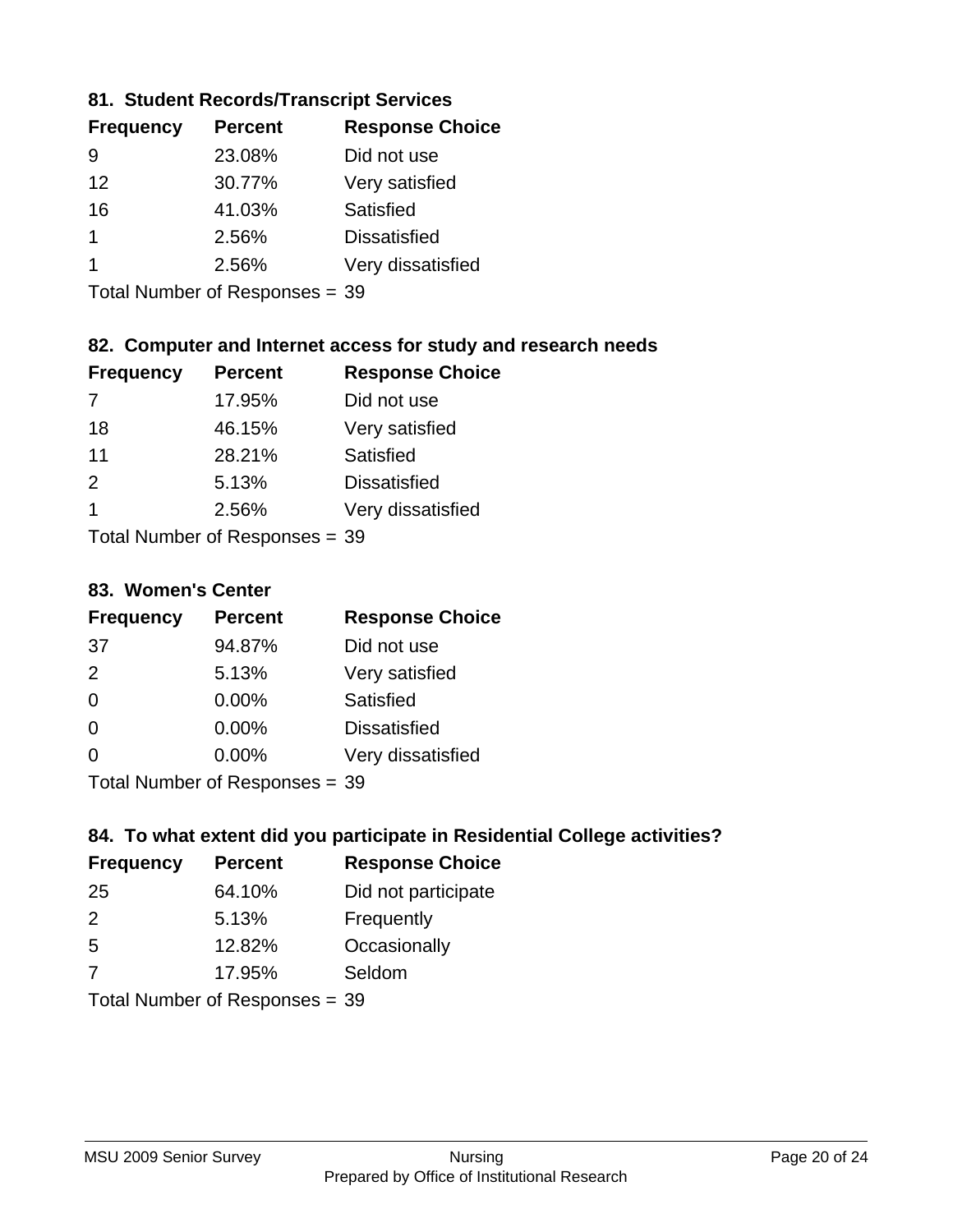| <b>Frequency</b> | <b>Percent</b> | <b>Response Choice</b>                 |
|------------------|----------------|----------------------------------------|
| -24              | 61.54%         | Not familiar with Residential Colleges |
|                  | 2.56%          | Very positive                          |
| 8                | 20.51%         | <b>Positive</b>                        |
| -5               | 12.82%         | <b>Negative</b>                        |
|                  | 2.56%          | Very negative                          |
|                  |                |                                        |

**85. Which phrase best describes your opinion of Residential Colleges?**

Total Number of Responses = 39

#### **Questions 86-95**

**University Graduate." Please indicate how effective your MSU experience was in The University has formulated ten desired "Characteristics of the Murray State enhancing your abilities in each area.**

**86. Engage in mature, independent and creative thought and express that thought effectively in oral and written communication;**

| <b>Frequency</b> | <b>Percent</b> | <b>Response Choice</b> |
|------------------|----------------|------------------------|
| 13               | 33.33%         | Very effective         |
| 25               | 64.10%         | Effective              |
| $\overline{1}$   | 2.56%          | Ineffective            |
| 0                | $0.00\%$       | Very ineffective       |

Total Number of Responses = 39

**87. Understand and apply the critical and scientific methodologies that** 

**academic disciplines employ to discover knowledge and ascertain its validity;**

| <b>Frequency</b> | <b>Percent</b> | <b>Response Choice</b> |
|------------------|----------------|------------------------|
| 13               | 33.33%         | Very effective         |
| 25               | 64.10%         | Effective              |
| $\mathbf 1$      | 2.56%          | Ineffective            |
| $\Omega$         | 0.00%          | Very ineffective       |
|                  |                |                        |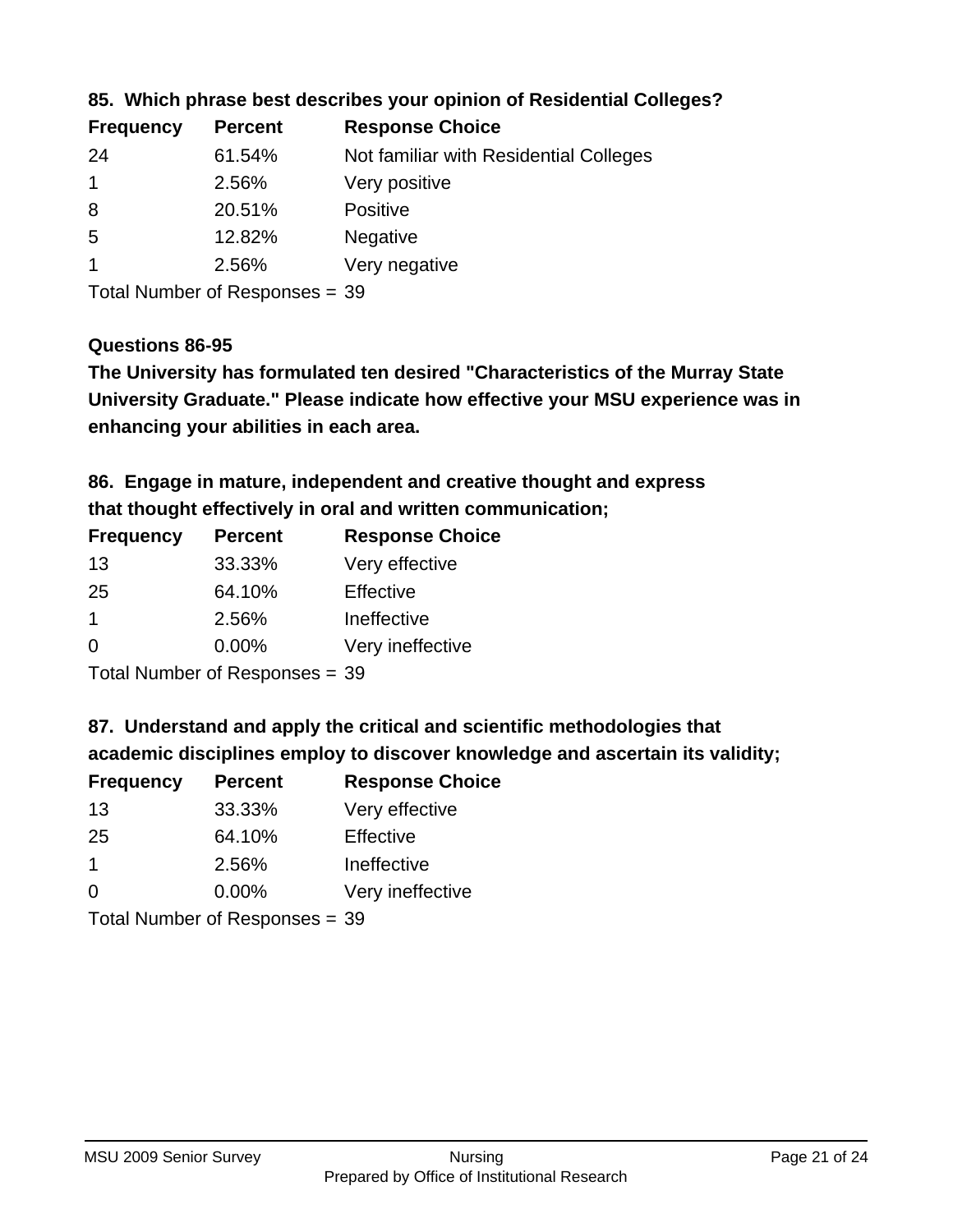# **88. Apply sound standards of information gathering, analysis and**

| evaluation to reach logical decisions; |  |
|----------------------------------------|--|
|----------------------------------------|--|

| <b>Percent</b> | <b>Response Choice</b> |
|----------------|------------------------|
| 35.90%         | Very effective         |
| 61.54%         | Effective              |
| 2.56%          | Ineffective            |
| $0.00\%$       | Very ineffective       |
|                |                        |

Total Number of Responses = 39

# **89. Understand the roles and applications of science and technology in the solution of the problems of a changing world;**

| <b>Frequency</b> | <b>Percent</b> | <b>Response Choice</b> |
|------------------|----------------|------------------------|
| 13               | 33.33%         | Very effective         |
| 24               | 61.54%         | Effective              |
| $\mathcal{P}$    | 5.13%          | Ineffective            |
| $\Omega$         | 0.00%          | Very ineffective       |
|                  |                |                        |

Total Number of Responses = 39

# **90. Demonstrate a critical understanding of the world's historical, literary, philosophical, and artistic traditions;**

| <b>Frequency</b> | <b>Percent</b> | <b>Response Choice</b> |
|------------------|----------------|------------------------|
| 11               | 28.21%         | Very effective         |
| 20               | 51.28%         | Effective              |
| 8                | 20.51%         | Ineffective            |
| ∩                | 0.00%          | Very ineffective       |
|                  |                |                        |

Total Number of Responses = 39

# **91. Understand the dynamics of cultural diversity, of competing economic and political systems, and of complex moral and ethical issues;**

| <b>Frequency</b> | <b>Percent</b>                 | <b>Response Choice</b> |
|------------------|--------------------------------|------------------------|
| 12               | 30.77%                         | Very effective         |
| 23               | 58.97%                         | Effective              |
| $\overline{4}$   | 10.26%                         | Ineffective            |
| $\Omega$         | 0.00%                          | Very ineffective       |
|                  | Total Number of Responses = 39 |                        |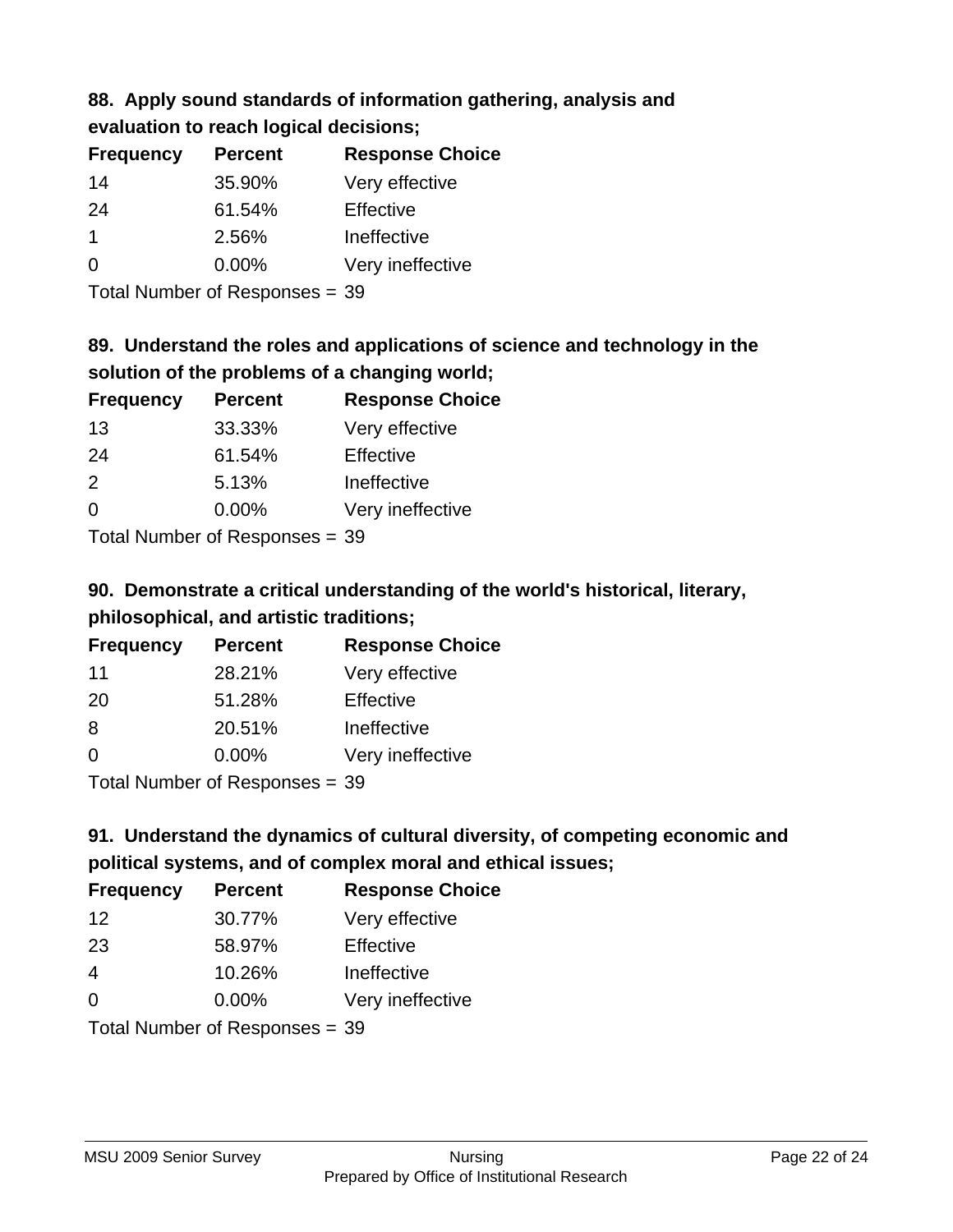# **92. Understand the nature of and engage in ethical behavior and**

**responsible citizenship;**

| <b>Frequency</b> | <b>Percent</b> | <b>Response Choice</b> |
|------------------|----------------|------------------------|
| 13               | 33.33%         | Very effective         |
| 26               | 66.67%         | Effective              |
| 0                | $0.00\%$       | Ineffective            |
| $\Omega$         | 0.00%          | Very ineffective       |
|                  |                |                        |

Total Number of Responses = 39

# **93. Understand the importance of the behaviors necessary to maintain a healthy lifestyle;**

| <b>Frequency</b> | <b>Percent</b> | <b>Response Choice</b> |
|------------------|----------------|------------------------|
| 15               | 38.46%         | Very effective         |
| 23               | 58.97%         | Effective              |
| $\overline{1}$   | 2.56%          | Ineffective            |
| $\Omega$         | 0.00%          | Very ineffective       |
|                  |                |                        |

Total Number of Responses = 39

# **94. Demonstrate mastery of a chosen field of study; and**

| <b>Frequency</b> | <b>Percent</b> | <b>Response Choice</b> |
|------------------|----------------|------------------------|
| 17               | 43.59%         | Very effective         |
| 22               | 56.41%         | Effective              |
| $\Omega$         | 0.00%          | Ineffective            |
| $\Omega$         | 0.00%          | Very ineffective       |
|                  |                |                        |

Total Number of Responses = 39

# **95. Value intellectual pursuit and continuous learning in a changing world.**

| <b>Frequency</b> | <b>Percent</b>             | <b>Response Choice</b> |
|------------------|----------------------------|------------------------|
| 17               | 43.59%                     | Very effective         |
| 22               | 56.41%                     | Effective              |
| $\Omega$         | $0.00\%$                   | Ineffective            |
| $\Omega$         | 0.00%                      | Very ineffective       |
|                  | Total Number of Desperance |                        |